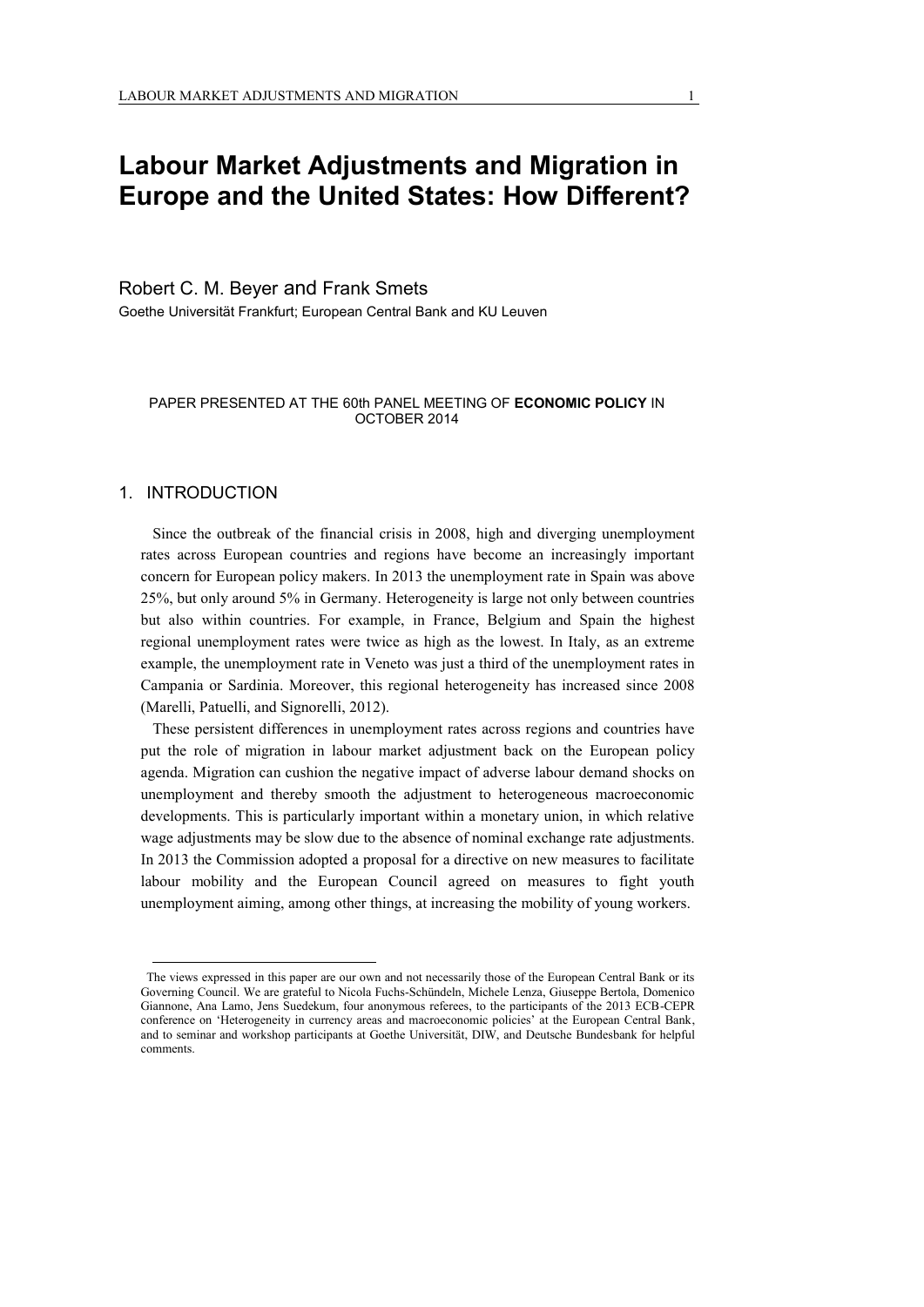In this paper we contribute to this policy debate by empirically investigating how labour markets adjust to asymmetric labour demand developments and whether migration contributes substantially to this adjustment, using a modified version of the methodology of Blanchard and Katz (1992). In particular, we compare regional and country labour market adjustment in Europe with state adjustment in the US. The US is a natural benchmark for such a comparison because it is a large monetary union of similar size with a well-functioning, quite homogenous labour market. The US benchmark may therefore give an idea of how much scope there is for increased labour mobility and migration to play a role in labour market adjustment in Europe.

We are not the first ones to make this comparison. In particular, Decressin and Fatás (1995) and Obstfeld and Peri (1998) also applied the methodology of Blanchard and Katz (1992) to compare regional labour market adjustment in Europe and the United States.<sup>1</sup> Overall, they found that the regional adjustment process is faster in the United States due to higher labour mobility. There are at least three reasons why it is important to update and refine this analysis.

First, we have a much longer sample (38 years rather than 13 years in Decressin and Fatás (1995)). This allows us to investigate the robustness of their findings and, more importantly, whether the adjustment process has changed over time. Since the early 1990s European integration has continued to proceed in a number of areas which should facilitate the regional adjustment process. There is, for example, evidence that migration between European countries has increased due to the Schengen Agreement and the introduction of the euro (Beine et al., 2013). Some of these changes have become quite visible since the outbreak of the financial crisis. For example, net migration between Germany and the crisis countries (Spain, Portugal, Italy and Greece) has risen from minus 10.000 in 2009 to 70.000 in 2012. In contrast, interstate migration in the US has been decreasing since the 1980s and has dropped during the crisis to the lowest values since World War II (Frey, 2009). It is therefore interesting to see whether this has led to a convergence of the regional labour market adjustment process in Europe and the United States.

Secondly, when comparing Europe and the United States, Decressin and Fatás (1995) did not make a distinction between regional labour market adjustment within countries and between countries, while Obstfeld and Peri (1998) only focused on adjustment within countries. In this paper, we use the common factor methodology of Greenaway-McGrevy and Hood (2013) to filter out country factors and analyse the adjustment of countries to national labour demand shocks, which is likely to be hampered by bigger cultural, language and institutional differences. This allows us to investigate whether any convergence with the US is due to a smoother working of the adjustment process within or between countries.

Thirdly, a straightforward comparison of the European and US results was hampered by the different data sources being used in those studies. We show that the differences are less pronounced when similar data sources are used.

<sup>&</sup>lt;sup>1</sup> See Section 2 for a more detailed overview of the literature.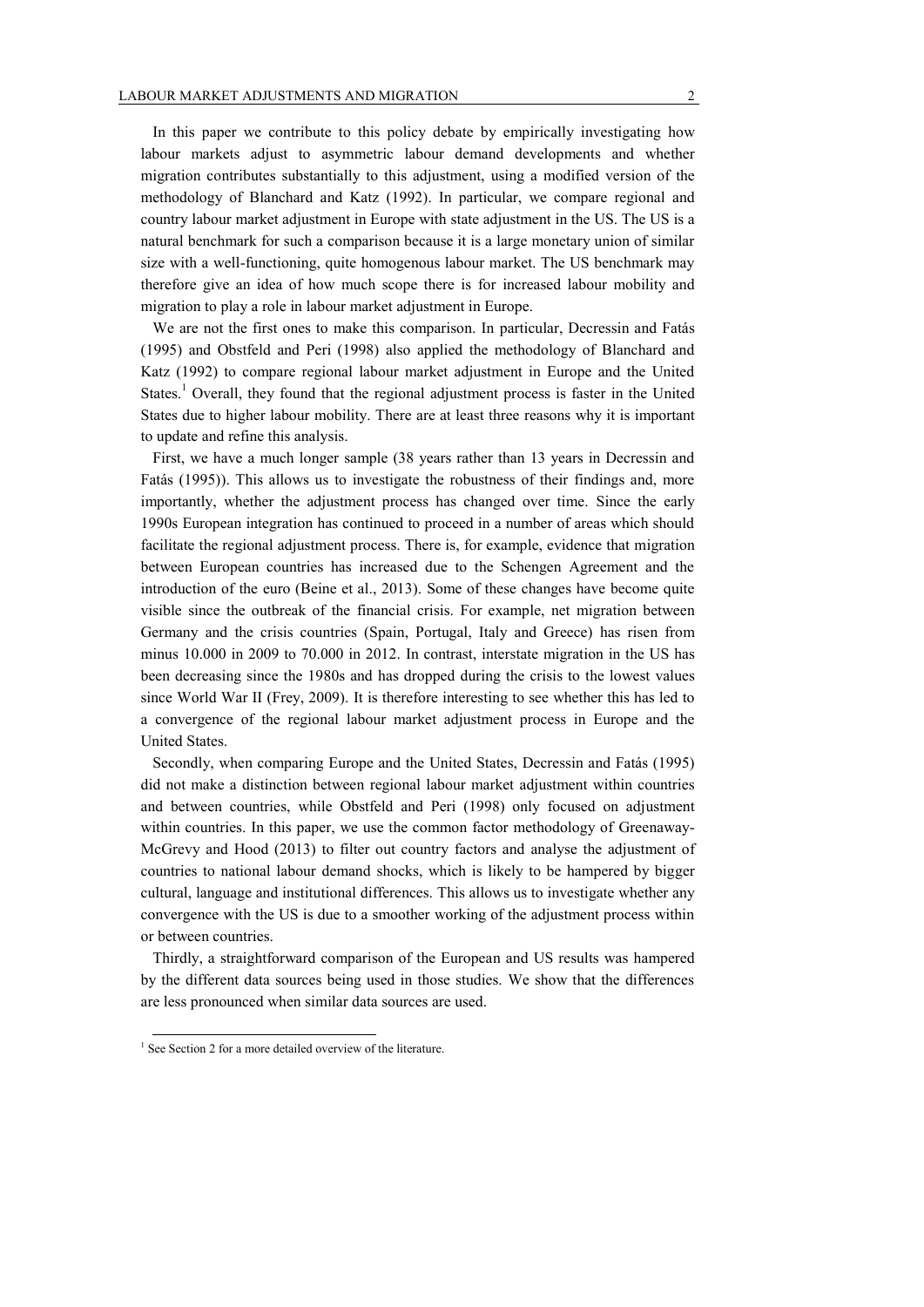The following findings are worth highlighting. First, looking at the full sample we find that both in Europe and the US labour mobility accounts for about 50% of the long run adjustment to region-specific labour demand shocks. The other 50% is accounted for by a reallocation of jobs across regions. But, in Europe it takes longer (10 years) than in the United States (5 years) for this adjustment process to be completed. And due to the greater rigidity of labour markets, the temporary response of the unemployment rate is more important and more persistent in European regional labour market adjustment.

Second, we show that in Europe labour mobility is a less important adjustment mechanism in response to country-specific labour demand shocks. In this case, both the unemployment rate and the participation rate play a larger and more persistent role in the adjustment process. This underlines the remaining cultural, language and institutional barriers to labour mobility across European countries and provides support to European policy initiatives to further facilitate migration across countries.

Third, in line with Dao, Furceri and Loungani (2014), we find that the role of migration in the regional adjustment process has decreased in the US. In contrast, in Europe migration has become a more powerful adjustment factor in response to both regional- and country-specific labour demand shocks in the second half of the sample (1990-2013 versus 1977-1999). This suggests that the acceleration of the European integration process after the early 1990s has led to more labour mobility across regions and countries.

In the rest of the paper, we first briefly review in Section 2 how migration is typically analysed in the literature. Section 3, presenting the Blanchard-Katz methodology and our modifications, may be skipped by readers only interested in the results. The data is presented and discussed in Section 4 and Section 5 contains the main empirical analysis. Section 6 links our results to Blanchard and Katz (1992) and is not relevant for the main message. Finally, Section 7 discusses some policy implications.

## 2. Studying Migration

The importance of labour migration in facilitating adjustment to asymmetric shocks in a monetary union has been recognised at least since the seminal research on optimal currency areas of Mundell (1961). The empirical analysis of migration has, however, been hampered by the lack of reliable data. Recently an increasing number of papers have started to analyse migration patterns directly. Molloy, Smith and Wozniak (2011) analyse changes in the US over the last 30 years and detect a widespread decline in movements across all distances and across all population sub-groups. Frey (2009) shows that in 2007 migration rates in the US reached their lowest value since World War II and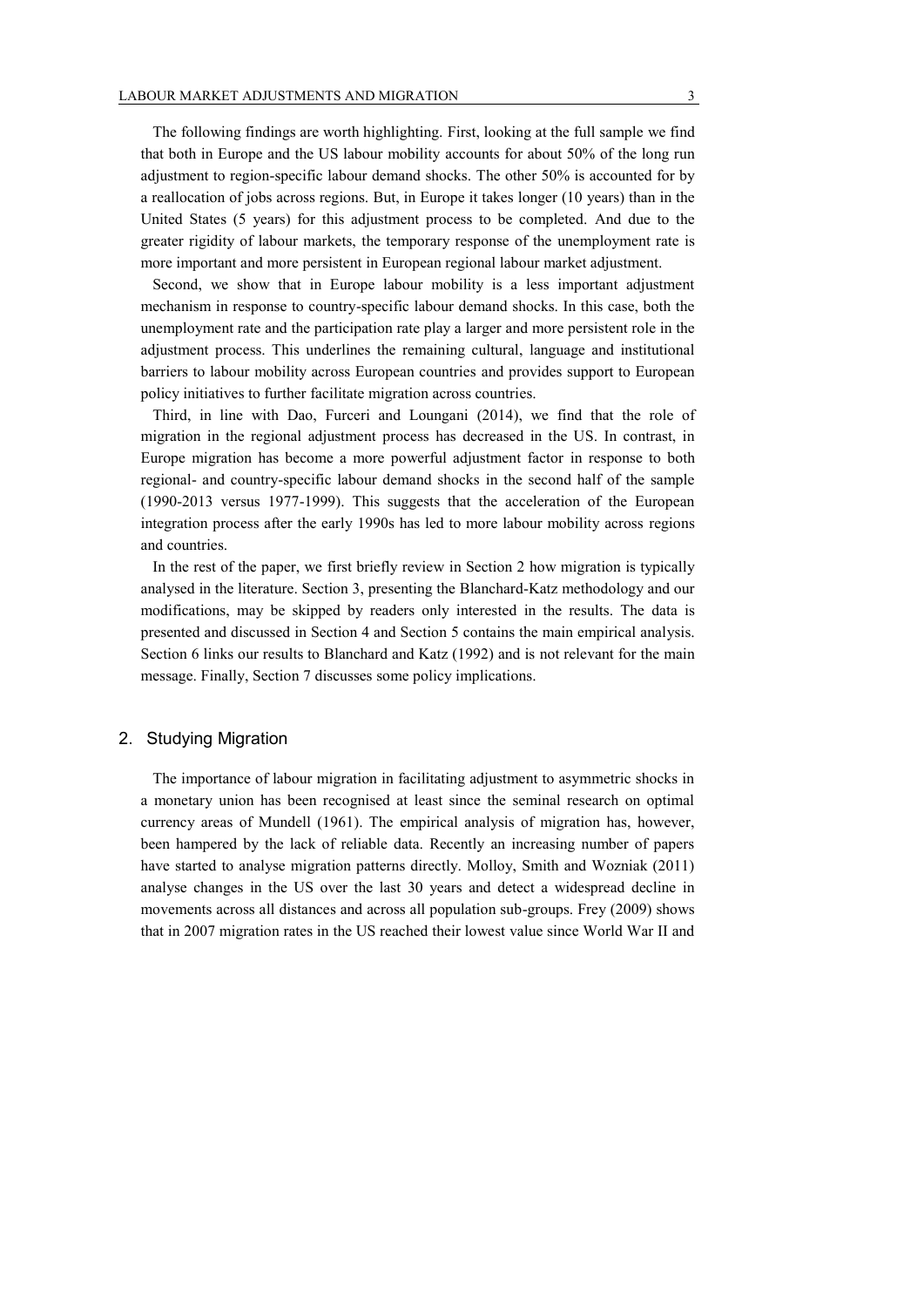that the decline was strongest for interstate migration. Reasons for the decline in mobility remain, however, unclear.<sup>2</sup>

Beine et al. (2013) with a new dataset containing 30 countries and covering the period 1980-2010 come to contrary conclusions regarding migration in Europe. They find that both the Schengen Agreement and the introduction of the Euro have increased migration between the member countries. However, migration between countries covers only a small part of all movements. In Germany, for example, roughly twice as many people move every year within Germany from one state to another than from Germany to another country.

Due to a lack of reliable data to analyse regional labour mobility directly, a large part of the literature has pursued the indirect approach proposed by Blanchard and Katz (1992). In their seminal paper on regional evolutions they develop a small model of regional labour markets (in the following: BK model) and suggest estimating the joint behaviour of the employment growth, the employment rate and the participations rate to analyse regional labour market adjustments to regional labour demand shocks. The respective reduced-form vector autoregression model (VAR) that they derive from their theoretical model offers an indirect approach to study migration because all employment changes unexplained by either the participation or the employment rate must originate from a change in population, which is identified with migration.

Applying the methodology to US states, Blanchard and Katz (1992) find that as of the first year migration plays a dominant role in the adjustment process following a shock to regional labour demand. Decressin and Fatás (1995) analyse large Western European regions and compare them to US states and find that in Europe the participation rate is the major force driving adjustment. Obstfeld and Peri (1998) analyse how regions in the US, Canada, the UK, Germany and Italy react to asymmetric labour demand shocks and show, first, that regional real exchange rates play a minor role in the regional adjustment process and, second, that the US adjustment process is the fastest due to higher labour mobility.

The methodology of Blanchard and Katz (1992) has been applied in many other studies and has become the standard model to analyse regional labour market adjustment mechanisms and to approach migration patterns indirectly.<sup>3</sup> Greenaway-McGrevy and Hood (2013) apply the model to metropolitan areas in the US and find that the adjustment to location-specific and aggregate shocks differ considerably. Our paper shares their main modification, namely the use of a factor structure to separate regionspecific from common shocks. Dao, Furceri and Loungani (2014) reassess the

<sup>&</sup>lt;sup>2</sup> Demographics and an aging of the population, increasing home ownership rates and an increasing share of women in the labour force may matter. Glaesser and Tobio (2007) discuss the role played by very long-term adjustment processes over many centuries that may have been concluded. Dao, Furceri and Loungani (2014) point to a decreasing dispersion of regional labour markets. Earlier papers detecting a decline include Greenwood (1997) and Long (1988). The recent decline in migration in the US may be somewhat overestimated (Kaplan and Schulhofer-Wohl, 2012).

<sup>&</sup>lt;sup>3</sup> Numerous other papers relied on the BK model: Jimeno and Bentotila (1998) adapt the methodology to study Spanish regions; Fredriksson (1999) looks at Swedish regions; Fidrmuc (2004), Gács and Huber (2005), Bornhorst and Commander (2006) focus on regions in Central and Eastern Europe, and Tani (2003) suggests that migration in Europe is higher than expected.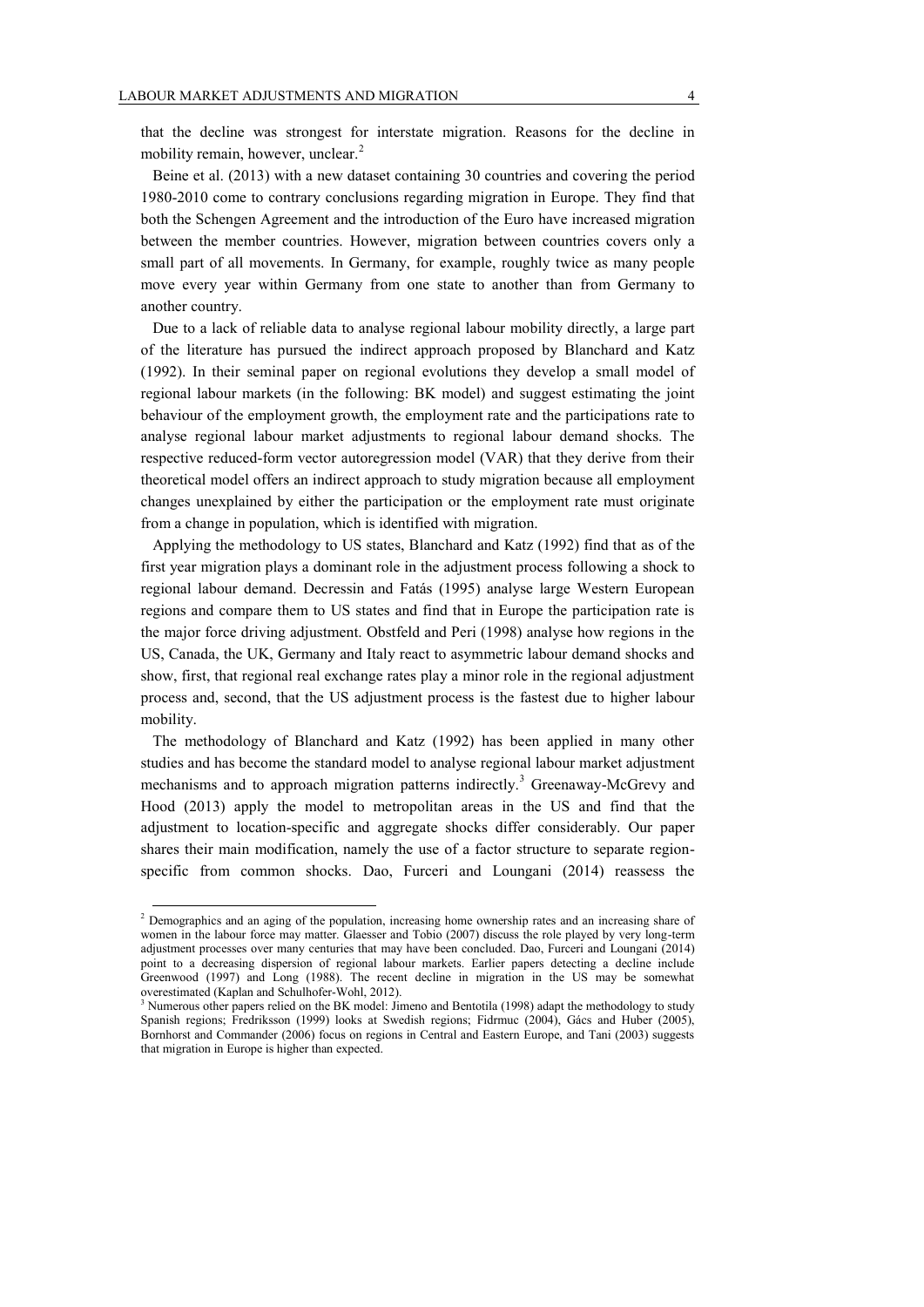adjustment of US states and find that the contribution of migration has decreased since 1980 and link it to a declining trend in the dispersion of unemployment rates across states. In addition, they show that migration contributes more in aggregate downturns and sketch some differences between the US and Europe.

For our purposes there is no alternative to inferring migration indirectly as in the Blanchard and Katz (1992) methodology. But we acknowledge that the chosen approach comes with drawbacks, including weak micro-foundations and a debatable identification of the labour demand shocks. Due to the availability of more and better regional data economic geography offers an increasingly feasible alternative. Counterfactual analyses in spatial general equilibrium models – as in Redding (2012), Ahlfeld et al. (2013), or Behrens et al.  $(2013)$  – could be used to understand how individuals relocate after a shock and where they move. An alternative approach is to look at how mobility response to well-identified shocks. Both in the US and Germany trade shocks, for example, have been shown to induce relatively small mobility responses (Autor, Dorn, and Hanson 2013; Dauth, Findeisen, and Südekum 2014).

## 3. EMPIRICAL STRATEGY

#### 3.1 Intuition of the BK Model

In this section, we provide some intuition behind the BK model. For a full model description, we refer the interested reader to the original paper of Blanchard and Katz (1992). Starting from the observation that region-specific labour demand shocks have permanent effects on employment, but only temporary effects on the employment rate, the participation rate and wages, Blanchard and Katz (1992) develop a simple model of regional labour market dynamics that is based on two basic features. First, regions are assumed to produce distinct bundles of goods that are sold in an aggregate goods market and, second, labour and capital are assumed to be perfectly mobile in the long run. In this model, state-specific shocks to labour demand result in short-lived mean deviations of wages, but cause permanent changes of the employment level. An adverse shock to labour demand, for example, increases unemployment and lowers wages, which induces some workers to leave the region. Since workers move out of the region until wages are back to equilibrium, lost jobs after an adverse demand shock are not fully recovered. Similarly, when region-specific labour demand increases, relative wages tend to increase. Thus leads some firms to relocate at least part of their production outside the region and thus reduces employment compensating for some of the newly created jobs. However, higher wages also cause inward migration of workers so that some of the newly created jobs remain permanently in the region. The relative sensitivities of labour demand and supply determine how large the permanent effect of the labour demand shock is on regional employment. In the short run, changes in the unemployment and the participation rate can also contribute to the change in employment.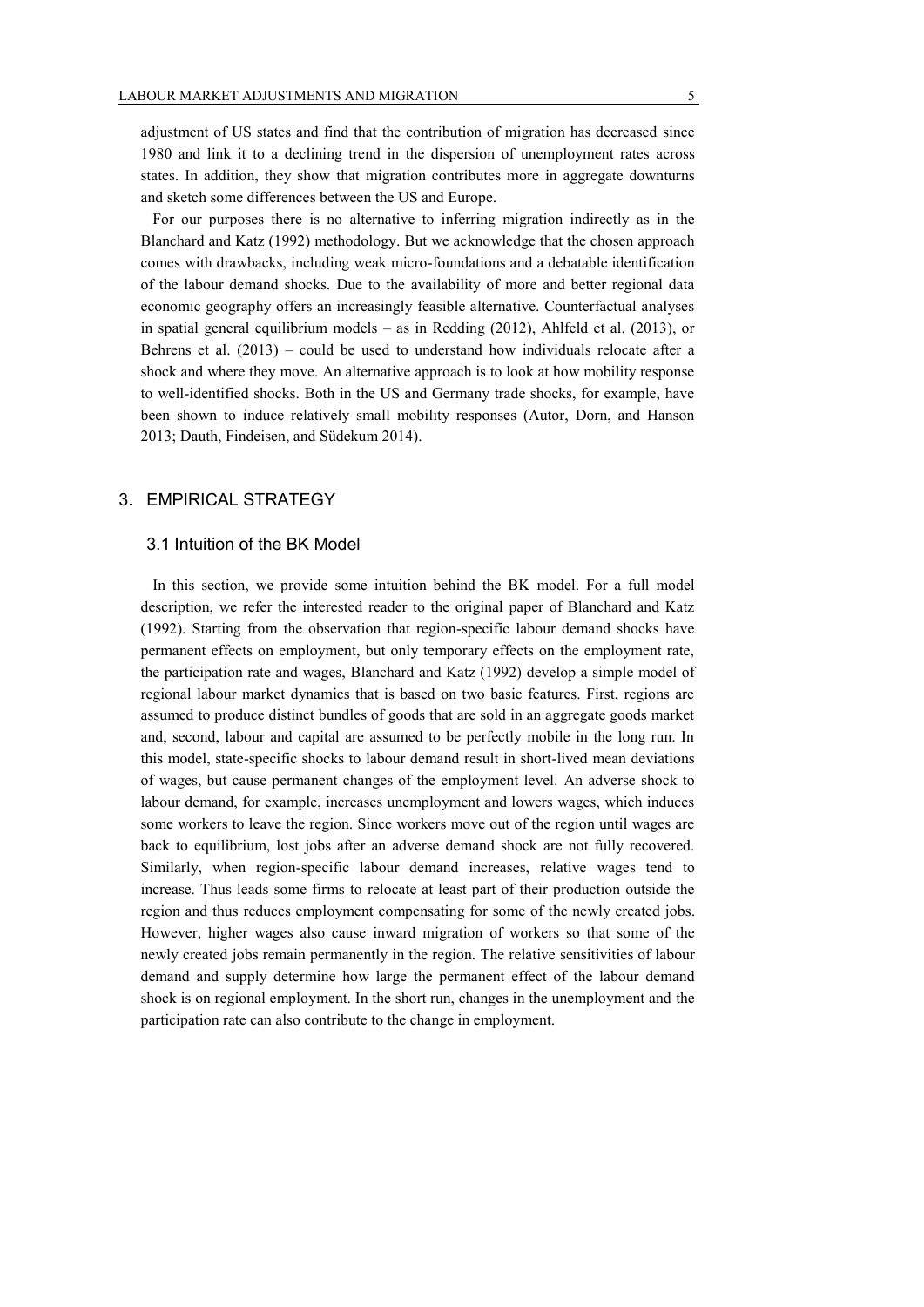In order to implement this model empirically and in the absence of reliable regional wage data, Blanchard and Katz (1992) propose to estimate the joint behaviour of employment growth, the employment rate and the participation rate. The short and long run adjustment of the regional labour market can then be analysed by tracing out the impact of a shock to the employment growth equation.

#### 3.2 Region-Specific Variables

Blanchard and Katz (1992) measure region-specific variables as simple differences between the regional variables and their aggregate continental counterpart. Let  $E_{it}$  stand for the number of persons employed,  $L_{it}$  for the labour force in persons and  $P_{it}$  for the population in persons, in region *i*, at time *t*; let  $X_{it} = {\Delta \log E_{it}}$ ,  $log(E_{it}/L_{it})$ ,  $log(L_{it}/L_{it})$  $P_{it}$ ) contain the regional employment growth, employment rate and participation rate; and let  $X_t^{Cont}$  stand for the respective continental data. Then the region-specific variables – denoted by  $x_{it}$  – are given by

$$
(1) x_{it} = X_{it} - X_t^{Cont}
$$

 $\overline{a}$ 

This definition of a region-specific variable boils down to conditioning each of the variables on one common factor (the continental aggregate variable) and to restricting the loading on that factor to be equal to one.<sup>4</sup> Such a transformation will identify the adjustment to region-specific shocks, only if all regions respond identically to aggregate fluctuations. But in a regression of regional variables on their aggregate counterparts most coefficients are quite different from one, suggesting that regions react quite heterogeneously to aggregate business cycles (see Hamilton and Owyang 2012).<sup>5</sup> In this case, the simple transformation like in equation (1) will estimate a mixture of the adjustment to local and aggregate shocks. One advantage of the simple difference transformation is that one does not need to identify local and aggregate shocks. This may still be justified if the regional dynamics is independent of the local or aggregate origin of the shock.

There may, however, be reasons why regions adjust differently following aggregate versus idiosyncratic shocks. For example, using the BK methodology Dao, Furceri and Loungani (2014) find that the regional adjustment differs depending on aggregate conditions. One explanation may be that job-churnings are pro-cyclical, i.e. they decrease during an economic bust and increase in good times (Fallick and Fleischman

<sup>4</sup> For large cross-sections the idiosyncratic components average out so that the aggregate converges to the common factor (Forni and Reichlin 1998 and Pesaran 2006). For a large sample this is hence identical to including a common time trend. The aggregate most often refers to national variables (as in Blanchard and Katz 1992 or in Obstfeld and Peri 1998) but continental variables can also be used (as in Decressin and Fatás 1995).

<sup>&</sup>lt;sup>5</sup> Decressin and Fatás (1995) reject a unity reaction of regions to aggregate shocks for most regions as well. They suggest using the estimated coefficients as weights when differencing, so that regions are allowed to react with a different sign and magnitude to aggregate movements. They thus condition on one common factor per variable, but allow for different weights. These variables, so called β-differences, are uncorrelated with aggregate variables and, if there were only one common factor per variable, would indeed enable a separation of regional and aggregate fluctuations.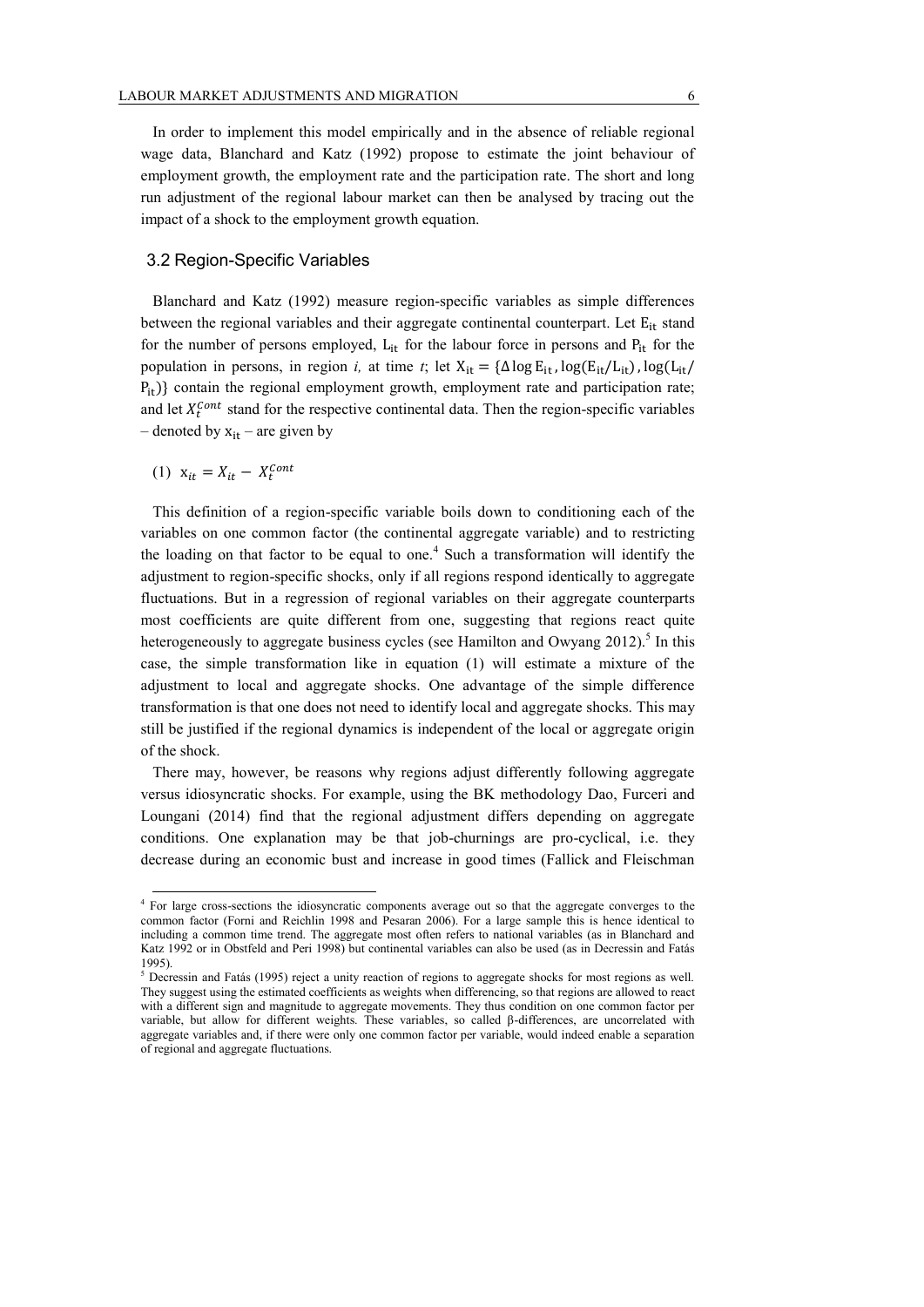2004; Caballero and Hammour 2005; Molloy, Smith and Wozniak 2011; Davis et al. 2011). As a result, when a region is hit by an idiosyncratic negative labour demand shock and the labour market in other regions is not affected, it may be easier to find a job there and the incentive to migrate may be higher. In contrast, when the whole country is negatively affected but one region worse than another, it may be more difficult to find a job in the region that is hit less, dampening the incentives for migration.

Greenaway-McGrevy and Hood (2013) show how a factor model can be embedded into the structural innovations of the original BK model in order to distinguish between the adjustment to aggregate and local shocks. Region-specific variables are then defined as residuals of a factor model:

(2) 
$$
x_{it} = X_{it} - (L_i^1 f_t^1 + \dots + L_i^k f_t^k),
$$

where  $f_t^j$ ,  $j = 1, ..., k$ , are the factors and  $L_i^j$ ,  $j = 1, ..., k$ , are constant but regionspecific loadings.

Intuitively, regions are allowed to respond to two different processes, namely a local, idiosyncratic shock process and a set of common or aggregate shock processes, with potentially different responses. The data is modelled as the sum of these two processes. Strong-form dependence in the panel allows consistent identification of the factors justifying their use in linear regressions (Bai and Ng 2006, Bai 2009, Greenaway-McGrevy and Hood 2013). Greenaway-McGrevy and Hood (2013) show that the adjustment processes of MSAs are different after location-specific and aggregate shocks. In the former case migration is rapid but relatively weak. Conversely, the adjustment after common shocks is driven by more prolonged and larger migration.

#### 3.3 Estimation Procedure

Partly following Greenaway-McGrevy and Hood (2013), our estimation proceeds in two steps. 6 In the first step, we decompose the regional variables in three orthogonal components: the contribution of a continent-wide factor, of a country factor and a region-specific variable. This is done by estimating a multi-level factor model. In the second step, we separately estimate a pooled VAR in the region-specific variables and the country factors to investigate and compare the labour market response to regionspecific<sup>7</sup> and country-specific shocks respectively.

#### 3.3.1 The Factor Model

 $\overline{a}$ 

We estimate a separate multi-level factor model for Europe and the US. We include one continental factor, one country factor in Europe and one area factor in the US. In Europe, we include a German (G), French (F), Italian (I), Spanish (SP) and British (GB)

<sup>6</sup> Because in this model also the data vector follows a factor structure the factor model can be estimated before the VAR. For more details regarding the augmented BK model refer to Greenaway-McGrevy and Hood (2013).

We use the terms region-specific, idiosyncratic and local shock interchangeably.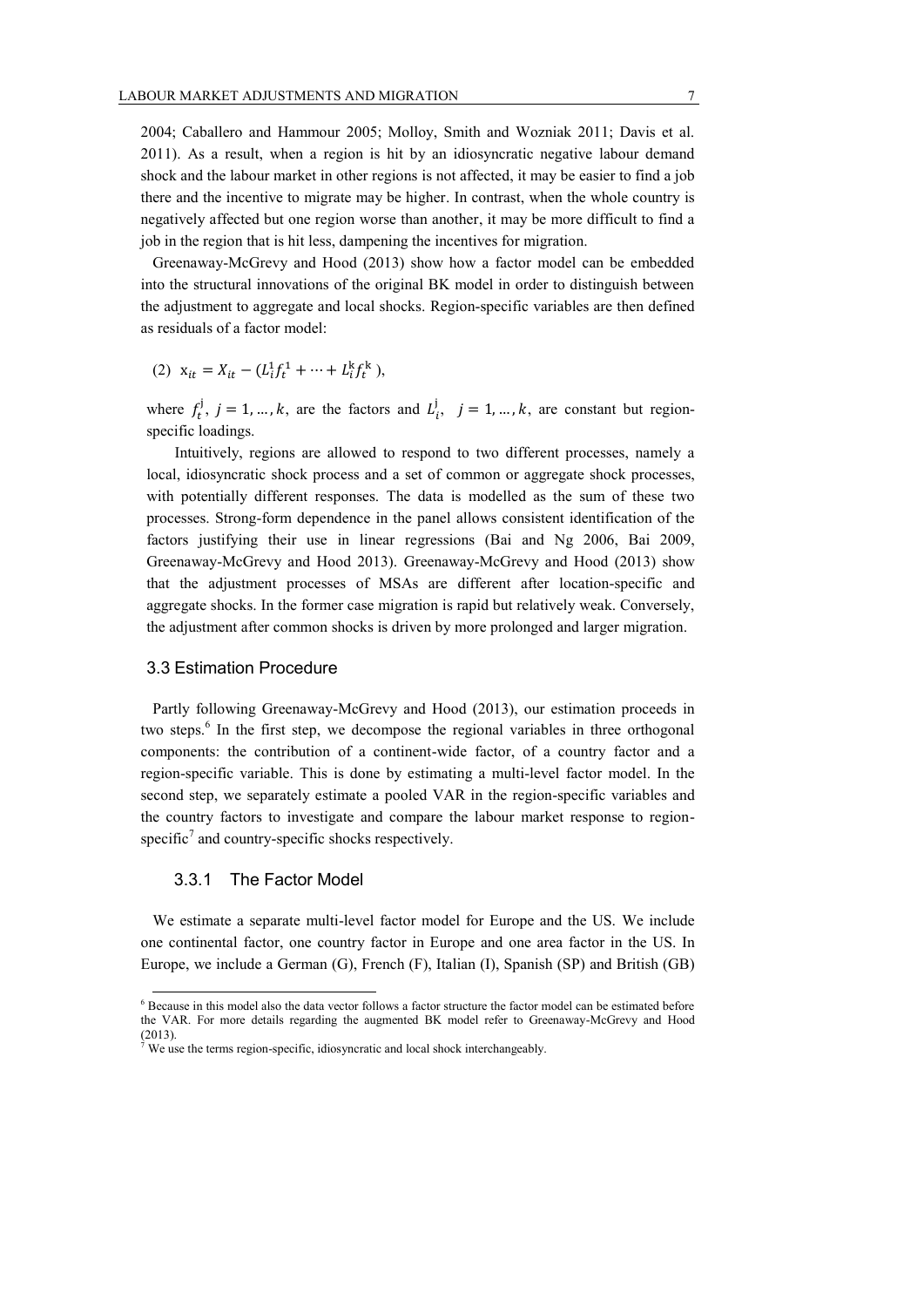factor, and in the US we include the four US areas Northeast (NE), Midwest (MW), South (S), and West  $(W)$ .<sup>8</sup> We restrict the loadings so that only regions belonging to a particular country (area) are able to load on the respective country (area) factor.<sup>9</sup> Accordingly, the following factor model is estimated for Europe and the United States separately:

(3) 
$$
X_{i,c,a,t} = x_{it} + L_i^c f_{c,t} + L_i^a f_{a,t}
$$

Where *i* denotes the region, *c* the country in Europe the region belongs to or the area the state in the US belongs to, and *a* is the continent (Europe or US). The idiosyncratic component  $x_{it}$  contains the region-specific variables. The loadings represent the sensitivity of the regional series to the country, area or continental factors and since they are region-specific, they allow for heterogeneous effects of those factors.

Since principal-components methods cannot account for a hierarchical factor structure, we estimate the factors with the quasi-maximum likelihood approach of Doz, Giannone, and Reichlin (2012). They show that maximum likelihood is suitable to estimate the common factors in large cross-sections of time series. We implement the QML estimator using the Kalman smoother and the EM algorithm.<sup>10</sup>

#### 3.3.2 The Vector Autoregression Model

We then separately estimate the following panel VAR and pool over different subsamples:

- (4)  $x_{i,t} = \varphi_{i0} + \varphi_1(L)x_{i,t-1} + \varepsilon_{i,t}$
- (5)  $f_{c,t} = \varphi_{c0} + \varphi_1(L)f_{c,t-1} + \varepsilon_{i,t}$

<sup>8</sup> Different factor structures are, of course, possible. The results are not changing importantly for different structures.

<sup>&</sup>lt;sup>9</sup> We impose a structure on the factors in order to capture the variables' pervasive covariation for the different geographical entities. In Europe it is important to account for country factors. Using the ABC criterion of Alessi, Barigozzi and Capasso (2010), we find indeed strong evidence for more than one common factor per series.

<sup>&</sup>lt;sup>10</sup> Forni, Hallin, Lippi, and Reichlin (2000) and Stock and Watson (2002) propose to estimate common factors using principal components. Principal components are indeed easy to compute and consistent for any path of the cross-section and sample length (Bai and Ng 2002; Forni, Giannone, Lippi, and Reichlin, 2009). Yet, with principal components it is not possible to restrict the factor structure as we intend. Other authors working with structural factors include: Forni and Reichlin (2001); Bernanke, Boivin, and Eliasz (2005); and Boivin and Giannoni (2006). Also Kose, Otrok, and Whiteman (2003) apply a likelihood based estimator. The QML approach of Doz, Giannone, and Reichlin (2012) assumes that all series are I(0). In our case, however, some series are I(1). Principal components deliver consistent estimates also in this case (Bai and Ng 2004). We reestimate the three global factors using principal components and the structural factors of the remaining unexplained fluctuations – that all turn out to be  $I(0)$  – with the QML approach. The factors are very similar. Doing the factor analysis in two steps underestimates the errors, because the QML estimation uses estimated data. However, in the VAR we treat the factors in any case as observations (Bai 2003, Giannone and Lenza 2009).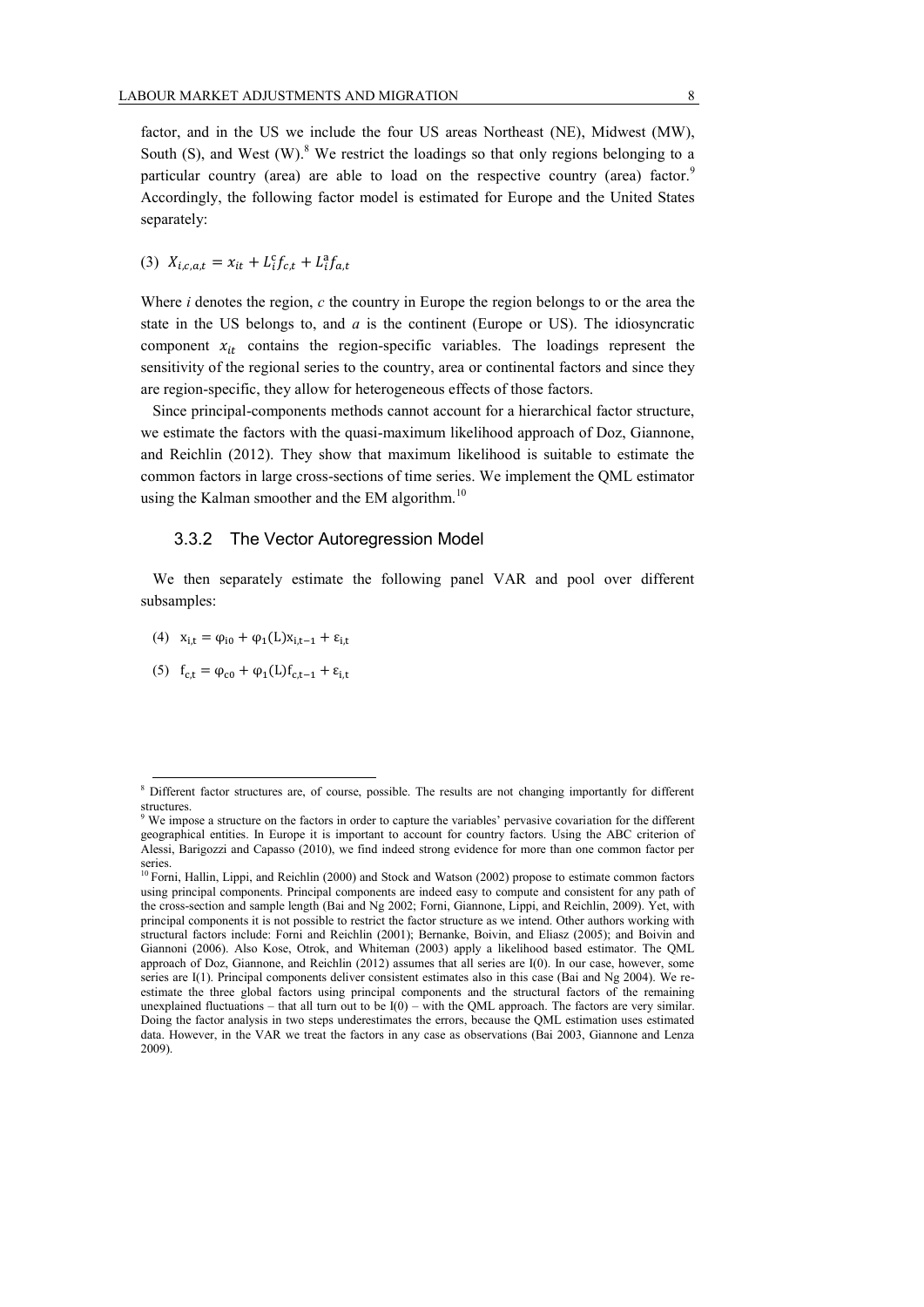where the region- or country-specific constants represent regional or country fixed effects that allow for different long-term averages.<sup>11</sup> Given our large cross-section and modest sample length the two-step procedure does not cause a generated regressor problem (Pagan 1984, Bernanke and Boivin 2003, Bai and Ng 2006) so that we can indeed treat the region- and country-specific variables as observations (Bai 2003, Giannone and Lenza 2009).

The short and long run adjustment of the regional labour market can then be analysed by tracing out the impact of a shock to the employment growth equation on the other variables. The identifying assumption is that this shock captures unexpected changes in regional labour demand meaning that contemporaneous employment growth is weakly exogenous in the other equations of the VAR. The Choleski decomposition implies that current changes in employment affect both employment and participation rates but not vice versa. There are examples that violate this assumption, for example changing fertility rates, but we assume these changes are small relative to the labour demand shocks. 12

A region-specific labour demand shock is a change in labour demand in a region that is uncorrelated with national and continental labour demand. Think for example of a change in local government spending, the bankruptcy of a big company with many employees in one particular region, or a regional natural catastrophe like a storm tide. Examples of shocks to country-specific labour demand could result from a change in military spending, oil prices, a national banking crisis or changes in national policies.

Note that

 $\overline{a}$ 

(6) 
$$
E_{it} = \frac{E_{it}}{L_{it}} * \frac{L_{it}}{P_{it}} * P_{it}.
$$

Changes of the employment level thus stem either from changes of the employment rate, the participation rate or the population. With the VAR we can distil the population response, since any change that is not explained by the employment rate or the participation rates is attributed to a change of the population. Following Blanchard and Katz (1992), we will assume that these changes of the population are due to migration.

 $11$  We could also estimate (4) using the original regional variables on the left-hand side and augmenting the VAR with the continental and country (area) factors. Results are very similar.

 $12$  Dao, Furceri and Loungani (2014) in a recent working paper test the assumption for the US and conclude that identification with an instrument reveals a lower contribution of migration. We are not fully convinced that the only effect of the IV identification is a clearer demand shock, as it may also change the type of the adjustment. Because the IV approach is very difficult to implement in Europe also Dao, Furceri and Loungani (2014) rely on our assumption for their European analysis.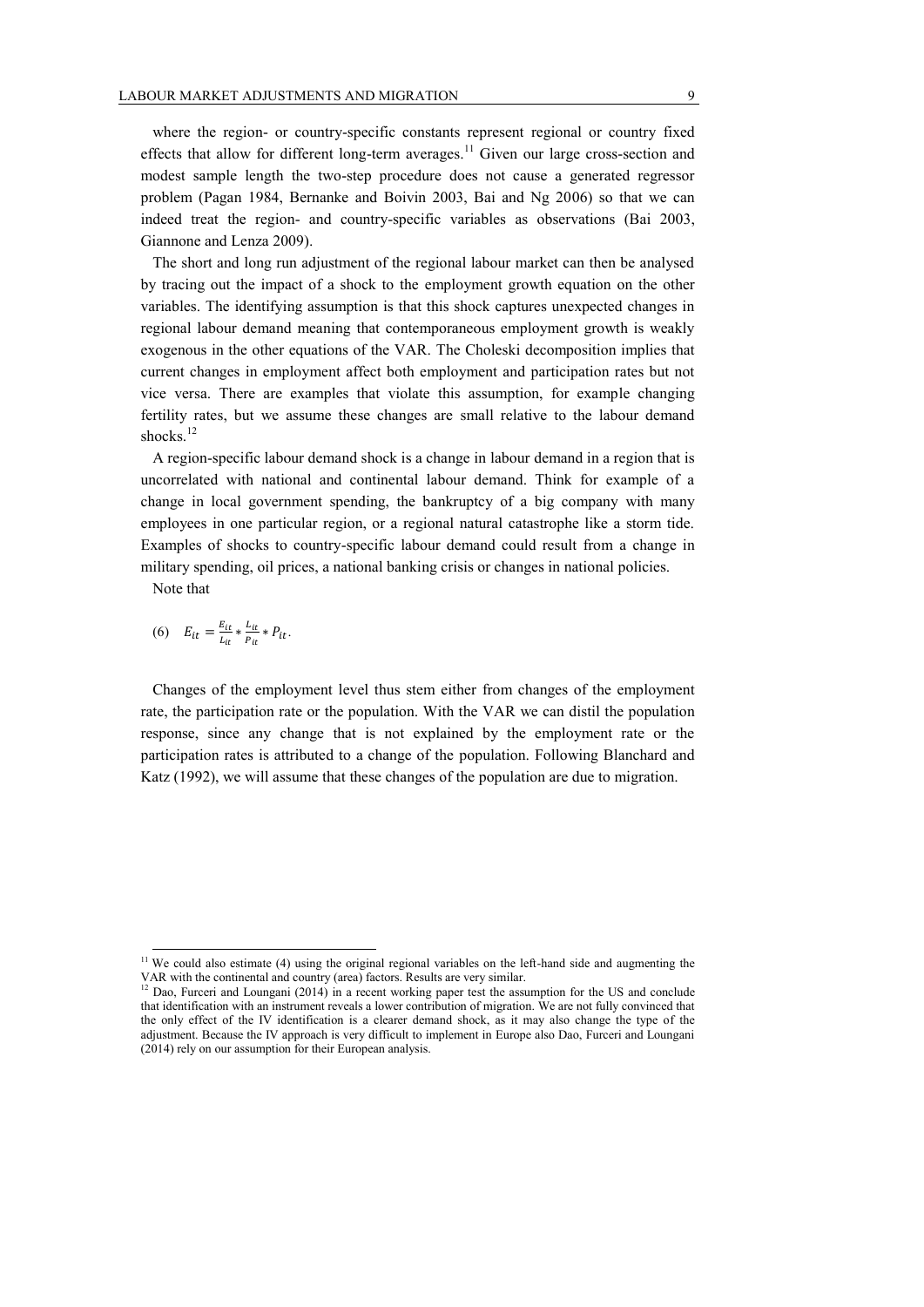### 4 DATA, DESCRIPTIVE STATISTICS, VARIANCE DECOMPOSITION

### 4.1 Regional Disaggregation and Data Sources

The regional disaggregation follows Blanchard and Katz (1992) for the US and is similar to Decressin and Fatás (1995) for Europe. For the US, the disaggregation is straightforward: we count each state plus the District of Columbia as a region so that there is a total of 51 US regions. In Europe entities of comparable size refer less strictly to administrative divisions. Yet, all regions in the sample can be understood as consisting of one or more NUTS2-regions. We include eight French, seven German, eleven Italian, seven Spanish, and eight British regions, as well as Belgium, Denmark, Greece, Ireland, the Netherlands and Portugal. While Decressin and Fatás (1995) classify the small countries as regions, they are treated as countries in our set-up. For a list of all regions see Appendix A.

We use data on the population, labour force and employment, from which we compute the employment growth, the (un)employment rate, as well as the participation rate. Our time series starts in 1976 and ends in 2013 so that it covers 38 years. The primary European data sources are the national Labour Force Surveys. We apply some data modifications to fill in missing data points and replace data of obviously bad quality using data from different international and national sources. The data from different sources is linked using adjusted growth rates of the working-age population, the unemployment and the participation rates. They are then used to extend the most recent data backwards. We compared different ways to link the data and found that differences are minor. For European regions we restrict the sample to the working-age population so that all series cover only persons between 15 and 64 years old.

For the US we use the Current Population Survey (CPS) as our main data source because it is comparable to the European Labour Force Surveys. In section 6 below, we also use Local Area Unemployment Statistics (LAUS) from the Bureau of Labor Statistics as an alternative data source for investigating the US adjustment mechanism because these are establishment data that are closer to the data used by Blanchard and Katz (1992). All US series include all persons older than 15 years.

For more details regarding the regional disaggregation as well as data sources and modifications refer to the data appendix.

#### 4.2 Descriptive Statistics

In 2013 the average regional population in the US was 4.8 million with a standard deviation of 5.4 million leading to a coefficient of variation of 1.1. With 30 million California was the biggest region in the US and with less than half a million Wyoming was the smallest. The average regional working-age population in Europe is very similar and equal to 4.6 million but the standard deviation is with 2.4 million smaller, resulting in a smaller coefficient of variation, 0.5. Nordrhein-Westfalen in Germany is the largest region with a working-age population of 12 million in 2013, whereas Abruzzi-Molise in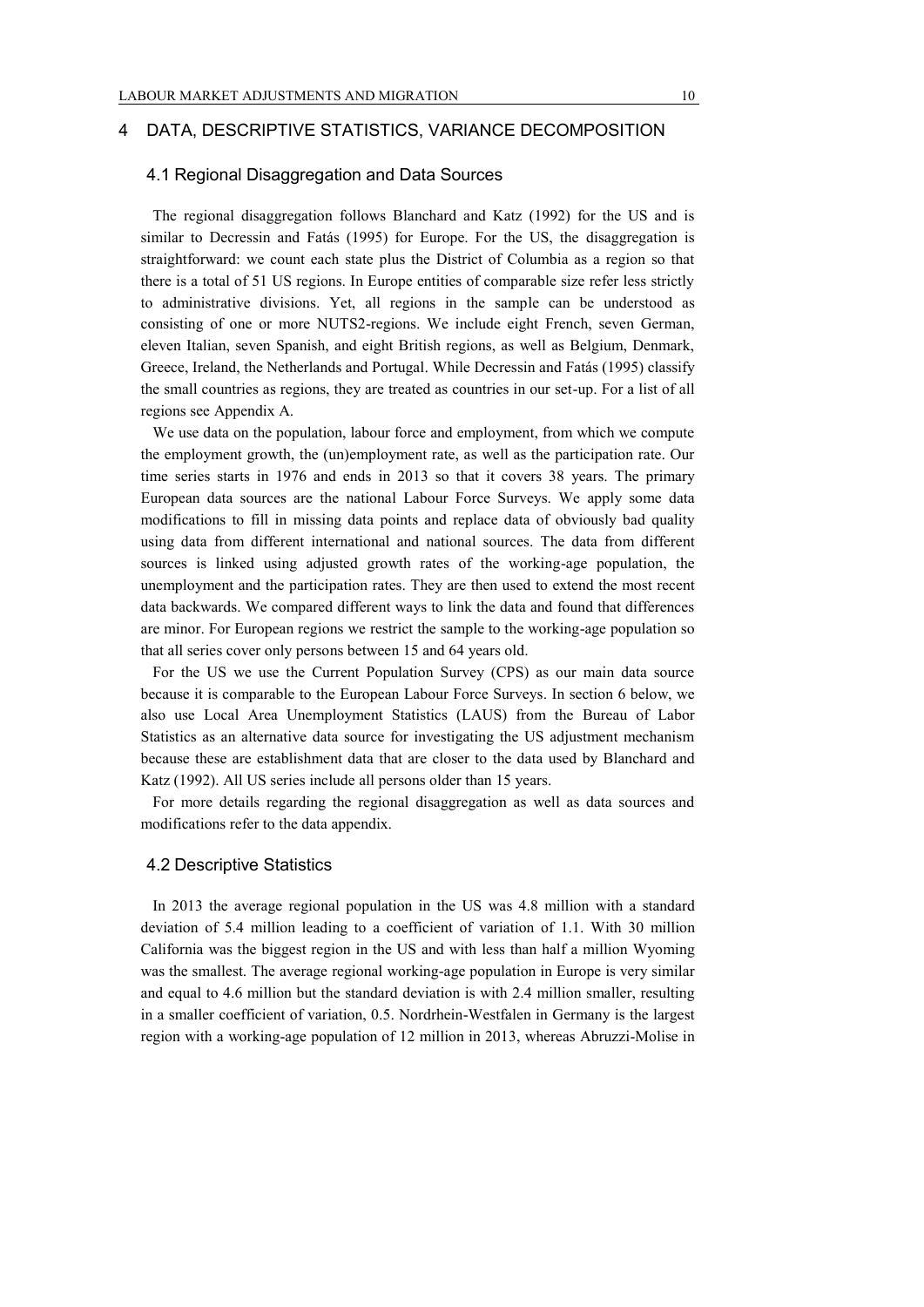Italy is the smallest with only 1 million inhabitants. The total working-age population in 2013 was 240 million in the US and 220 million in Europe.

The average unemployment rate in a US region in 2013 was 6.8% with a standard deviation of 1.6%. In Europe the average unemployment rate was nearly twice as high, namely 12.5%, and the regions were much more heterogeneous, as indicated by a standard deviation of 7.9%. Over the whole sample the average unemployment rate was 6% in the US and 10% in Europe.

#### [Insert Figure1 here]

Figure 1 plots the continental means of employment growth, the unemployment rate and the participation rate over the period 1977 till 2013 in the US and Europe. Employment growth fluctuates strongly, in particular in the US. While employment growth was on average higher in the US than in Europe in the earlier part of the sample, growth rates have become more similar since then. The unemployment rate shown in the middle panel is less volatile and returns to its mean roughly every ten years. During most of the sample the unemployment rate is higher in Europe than in the United States. Finally, the lower panel shows the participation rate, noting that for Europe this only includes persons below the age of 64. The participation rate in Europe shows a clear upward trend throughout the sample, whereas in the US the participation rate increased until 2000, and started to decline afterwards.

## [Insert Figure 2 here]

Figure 2 plots the standard deviation of regional unemployment rates over time. In Europe regions diverged until 1998. Following the introduction of the euro in 1999 they converged very fast.<sup>13</sup> However, since 2008 regional unemployment rates are again diverging strongly in Europe. As a result, in 2013 the dispersion reached its maximum over the sample period. In contrast, regional unemployment dispersion is considerably lower in the US than in Europe, confirming that US regions are more homogenous than European ones. Also note that in the US regions diverge particularly in recessions: the three steepest increases of the standard deviation – in the early eighties, the early nineties, and between  $2008$  and  $2010 -$  all coincide with recessions.<sup>14</sup>

<sup>&</sup>lt;sup>13</sup> In the same period the standard deviation of unemployment rates of other developed countries decreased as well, but less than in Europe (Estrada, Galí and López-Salido, 2013).

<sup>&</sup>lt;sup>14</sup> The connection between increasing standard deviations and recessions is also discussed in Greenaway-McGrevy and Hood (2013) as well as in Dao, Furceri and Loungani (2014).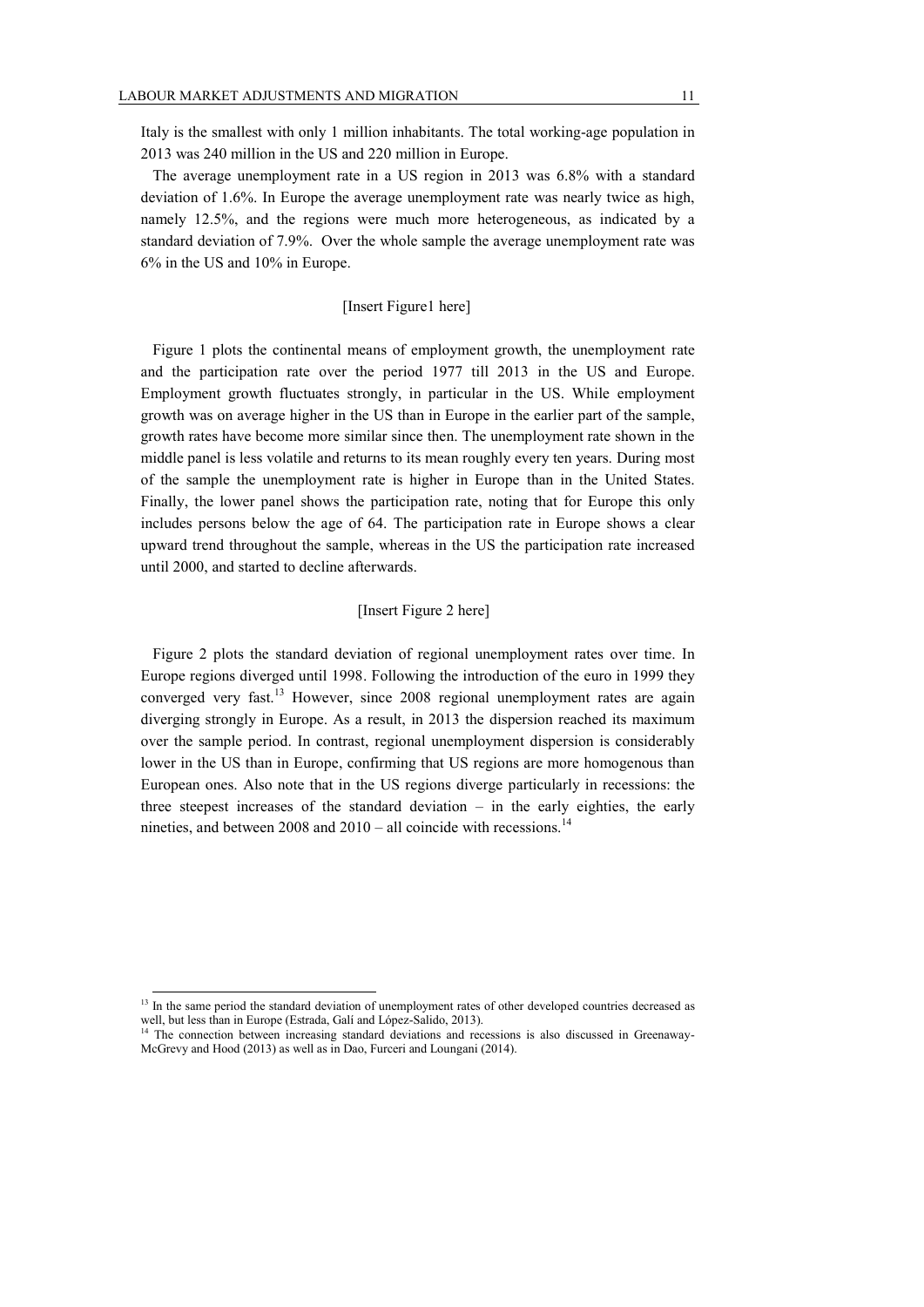#### 4.3 Variance Decomposition

Next we estimate the multi-level factor model (3) to extract the common factors from the data.

### [Insert Table 1 here]

Table 1 reports the proportion of variance explained by each level for each variable. The common European factor explains 28% of the employment growth fluctuations, 41% of fluctuations in the employment rate and 69% of fluctuations in the participation rate. Country factors are nearly as important for the first two series, but matter less for changes in the participation rate. The importance of the country factors in Europe supports our strategy to estimate a multi-level factor model. Together the EU and country factors capture between 57% of the variance in employment growth and 85% of the variance in the participation rate. Idiosyncratic fluctuations are most important (43%) for the employment growth rate.

The greater homogeneity of the US economy is reflected in the fact that the US factor plays a more important role in accounting for both employment growth and employment rate fluctuations. As expected, US states are thus more correlated and their business cycles more aligned than regions in Europe. The area factors, on the other hand, explain less than half of the variance that is captured by the country factors, clearly showing that country factors are more important in Europe. The contributions of region-specific shocks are similar to the ones in Europe with a slightly lower contribution for the employment rate.

## 5 LABOUR MARKET ADJUSTMENTS

In this section, we compare the labour market adjustment of regions to region-specific shocks in Europe and the US, and analyse as well the country adjustment in Europe. Moreover, we analyse changes in the role of labour mobility over time.

In each case, the figures below report impulse responses of the employment level, the employment rate and the participation rate to a positive one standard deviation shock to labour demand. Note that deviations of the employment rate are approximately equal to negative deviations of the unemployment rate. The responses show percentage deviations from region-specific means. In addition, we include a table below the impulse responses that shows the adjustment in the first five years and in the long run to a normalised initial increase of 100 jobs. Each table reports in the first line the number of newly created jobs and in the lines below it decomposes the new jobs. Some of the new jobs are filled with formerly unemployed, others with people previously not forming part of the labour force and the remaining jobs are filled with people moving into the region.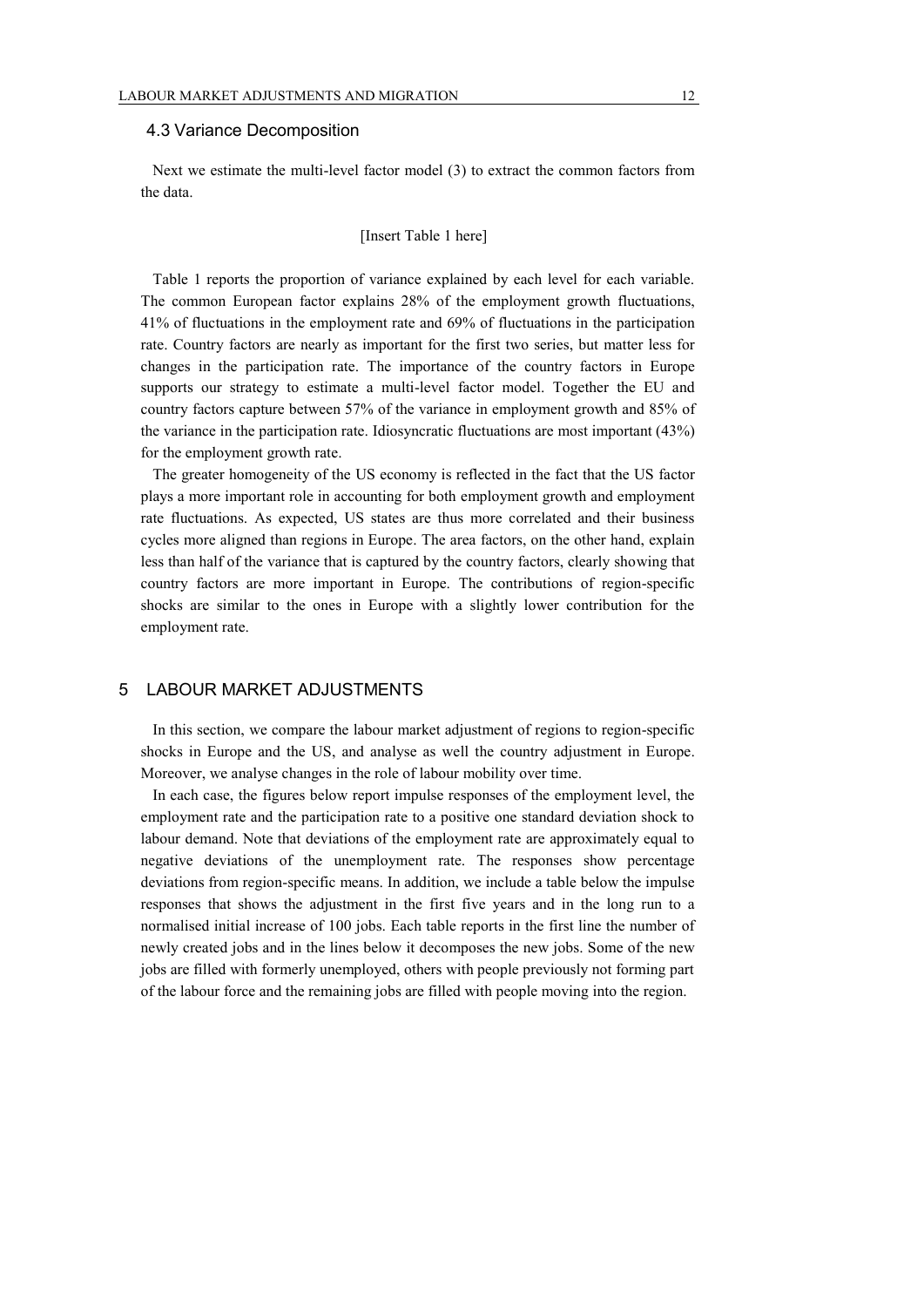#### 5.1 Regional Adjustment to Region-Specific Shocks

First we discuss the adjustment of regions to region-specific changes in labour demand and compare the adjustment in Europe and the US. We estimate (4) and allow for two lags.<sup>15</sup> We test for unit roots and confirm that all series are stationary so that the model specification is appropriate.<sup>16</sup>

## [Insert Figure 3 here]

Figure 3 shows the impulse responses for Europe in the left and for the US in the right panel. Note, first, that following a positive labour demand shock the employment level increases on impact, then falls back towards its initial level, but remains above it in the long run. The fact that some but not all of the initial increase in employment remains in the long run suggests that both labour migration and job destruction or migration play a role in the adjustment process. If no jobs disappeared, the permanent effect would be the size of the initial increase. If, on the contrary, no migrants were moving into the region, the permanent effect on employment would be zero. Since in the long run the unemployment and participation rates revert to their pre-shock baseline, the permanent change in employment must stem from migration. The permanent change in employment relative to the initial increase thus reveals the relative importance of job migration versus migration of employees. Due to the normalization the number of workers migrating in the long run reported in the tables can be interpreted as the long-run contribution of migration as percentage of the initial increase in employment.

A number of points are worth making. First, the adjustment towards the new steady state is faster in the US than in Europe. Employment reaches its long run level after 10 years in Europe and after five years in the US. After three years both the employment and participation rate continue to contribute substantially in Europe, but not in the US. After four years they still contribute more than 20 per cent in Europe, but only five in the US. The employment rate (or unemployment rate) reacts much stronger in Europe and contributes a lot more to the adjustment than in the US. Migration, on the other hand, contributes a bit less in Europe over the whole adjustment period. Overall, a shock changing employment initially by 100 workers leads to 47 immigrants in Europe and 57 in the US. In other words, due to migration 48% of the initial increase of employment becomes permanent in Europe and 57% remain in the US. While migration is higher in the US, the differences are not large.

Summarizing, there are differences between the regional adjustment mechanisms in Europe and the US – in Europe it is more persistent, employment rates contribute more, and migration less – but the differences are smaller than previous work suggests. Compared to Decressin and Fatás (1995), we find a faster adjustment mechanism, a

<sup>&</sup>lt;sup>15</sup> Two lags are usually used in the literature. We estimate the model also with only one and four lags and find that the results are very similar.

<sup>&</sup>lt;sup>16</sup> We use the panel unit root test of Harris and Tzvalis (1999) and reject a unit root for all series at the 1% level.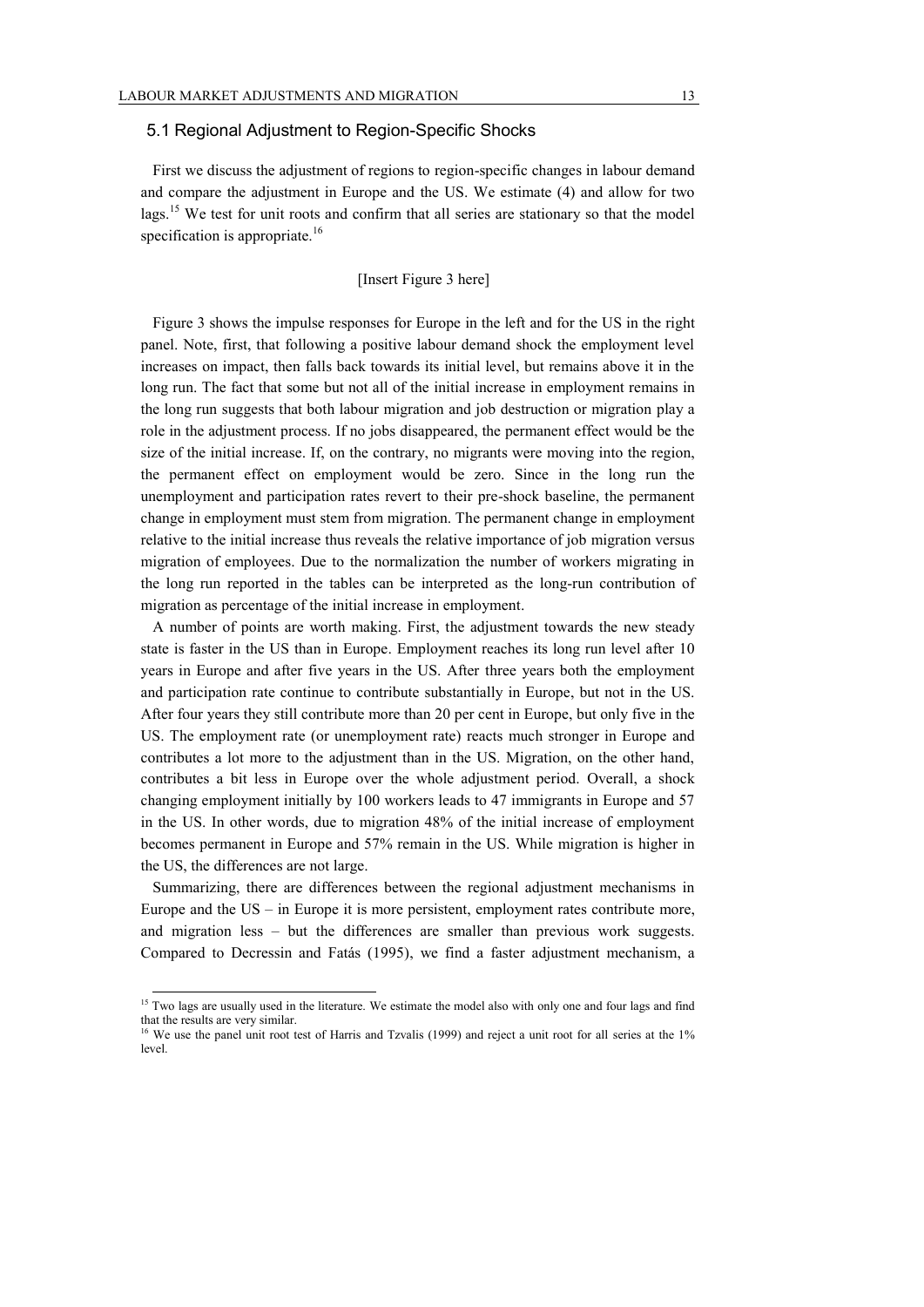more important role for job creation (and consequently a less important role for migration), and smaller differences between Europe and the US.

#### 5.2 The National Adjustment Mechanisms in Europe

Next we investigate the role of migration in labour market adjustment across countries. The costs of migrating across countries are likely to be higher than those of migrating between regions due to the larger distance, greater language and other cultural barriers, and other institutional obstacles like the limited portability of pension and other social security rights. We should therefore expect a lower contribution of migration to the adjustment process following country-specific labour demand shocks.

We use the five country factors from (3) and add our small countries so that we have a cross-section of 11 countries. We estimate (5) and due to the smaller cross-section now allow for only one lag. Again we confirm the empirical validity of the VAR specification.<sup>17</sup>

#### [Insert Figure 4 Here]

The left panel in Figure 4 shows the impulses responses of a one standard error positive labour demand shock as before. Note that the standard errors are now larger as the cross-section is smaller. The employment and participation rate contribute nearly equally in all years and need 15 years to return to their pre-shock level. As a result, the adjustment process takes longer in response to country-specific shocks than in response to region-specific shocks. The right panel compares the number of migrants in the first five years after an initial employment change of 100 workers for the different adjustment mechanisms. From before we know that the number of migrants is somewhat lower after a region-specific shock in Europe compared to the US. Migration is much lower after a country-specific shock, in particular in the first years after the shock. In the first year only 18 workers migrate to a country experiencing an unexpected increase of the employment level by 100 jobs, whereas around 40 workers migrate after a regionspecific shock of that size in Europe and the US. These differences become smaller over time. Migration also contributes less to the change in employment relative to the participation and employment rate. In the first three years it contributes on average 51% to the regional employment change in Europe after a local shock but only 21% to the national adjustment after a country shock.<sup>18</sup>

Summarizing, we find that migration plays a less important role in the adjustment to country-specific shocks. Since in section 5.1 we found that the regional adjustment processes in Europe and the US are not very different, it follows that it is mostly lower

 $17$  Here we test for unit roots using the test developed by Levin, Lin and Chu (2002). A unit root is rejected at the 1% level for the employment growth, the participation rate, and for the employment rate.

<sup>&</sup>lt;sup>18</sup> We have also estimated the national adjustment mechanism with the country series instead of the factors. Results are very similar.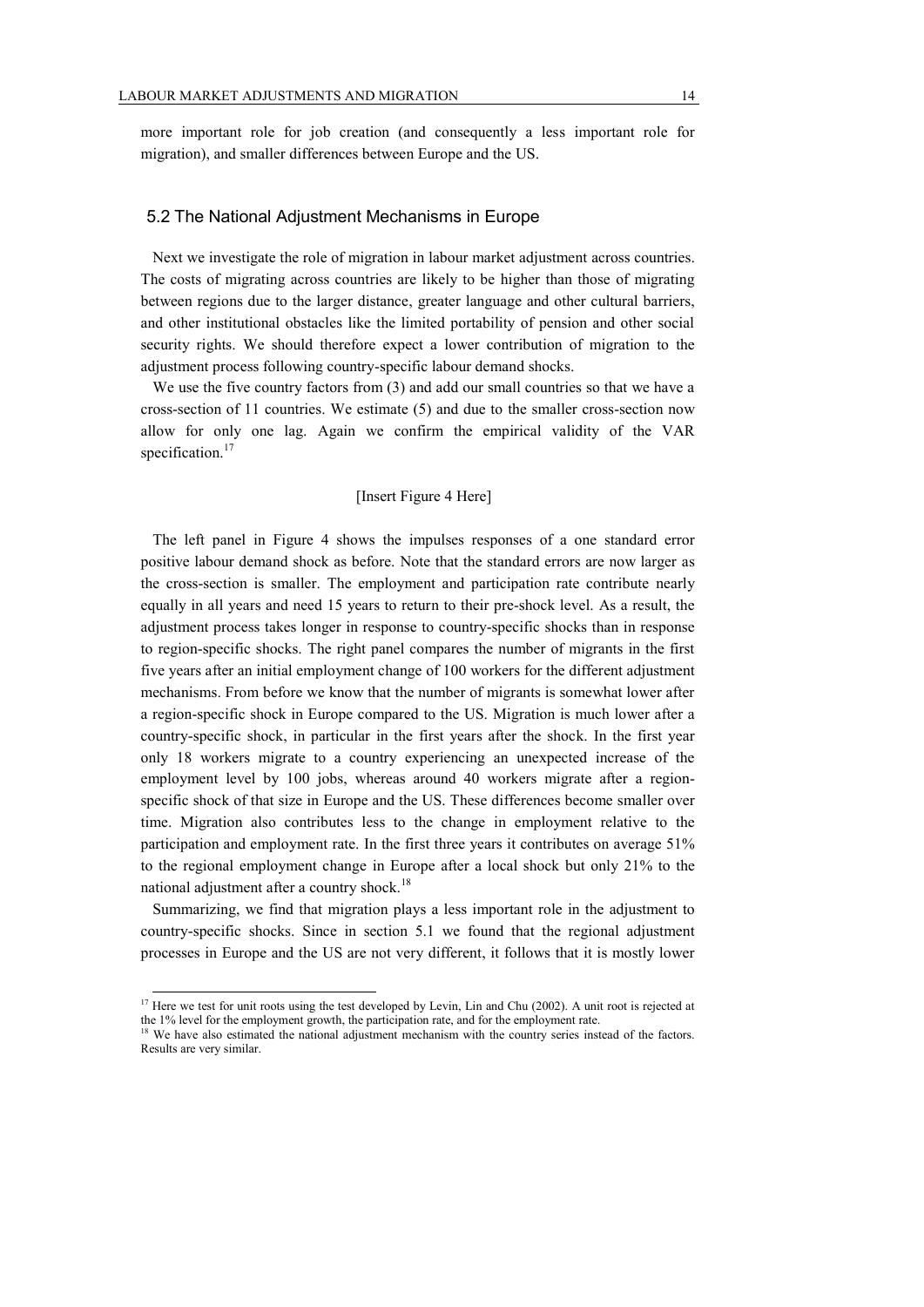labour mobility between European countries that slows down adjustment in Europe and may contribute to the large heterogeneity in labour market pointed out in the introduction.

#### 5.3 Changes over time

In the previous sections we reported the full-sample results. Given the evidence of changes in labour mobility discussed in the introduction, in this section we analyse whether the role of migration has changed over time.

To do so, we estimate the VARs of equations (4) and (5) for two subsamples separately (1977-1999 and 1990-2013). While this obviously shortens the sample, we still have 23 observations per subsample and thus nearly twice as many observations as Blanchard and Katz (1992) and Decressin and Fatás (1995). Still, we reduce the lag length to one and focus mainly on the first five years in order to minimize issues related to sample length. Note that our samples overlap so that changes originate in differences in the adjustment in the first and last 13 years.

#### [Insert Figure 5 here]

Figure 5 shows the changes of the regional migration response in Europe and the US, as well as the national migration response in Europe. The left panel plots the total number of migrants after a shock of 100 workers in the first five years. The dashed lines show the numbers of migrants between 1977 and 1999 and the solid lines the numbers between 1990 and 2013. In addition, we use pie charts to report the average percentage contributions of the employment and participation rate and of migration to the employment change in the first three years. This allows us to see whether migration has become relatively more important or not.

The upper panel reports the changes in the regional adjustment in Europe. The total number of migrants has risen in all years and also the percentage contribution of migration has increased. Molloy, Smith and Wozniak (2011) analyse inter-NUTS2 mobility in Europe using a LFS question asking whether respondents moved in the previous year. In line with our results, they find that mobility rates were either flat or slightly increasing in the early 2000s.

The increase of migration in Europe detected by Beine et al. (2013) refers to migration between countries and not regions. As discussed in the introduction, recent divergence in unemployment rates across European countries has led to increased migration in Europe. It is thus interesting to see whether we can also detect changes in the adjustment to country shocks using our methodology. The middle panel of Figure 4 shows the changes in the country adjustment mechanism. As expected, the total number of migrants in response to an initial increase in employment of 100 has indeed increased. After three years, for example, it decreased from 31 in the first subsample to 45 in the second subsample. And also the permanent effect of a country shock on migration has become more important. Although not directly comparable, our results therefore qualitatively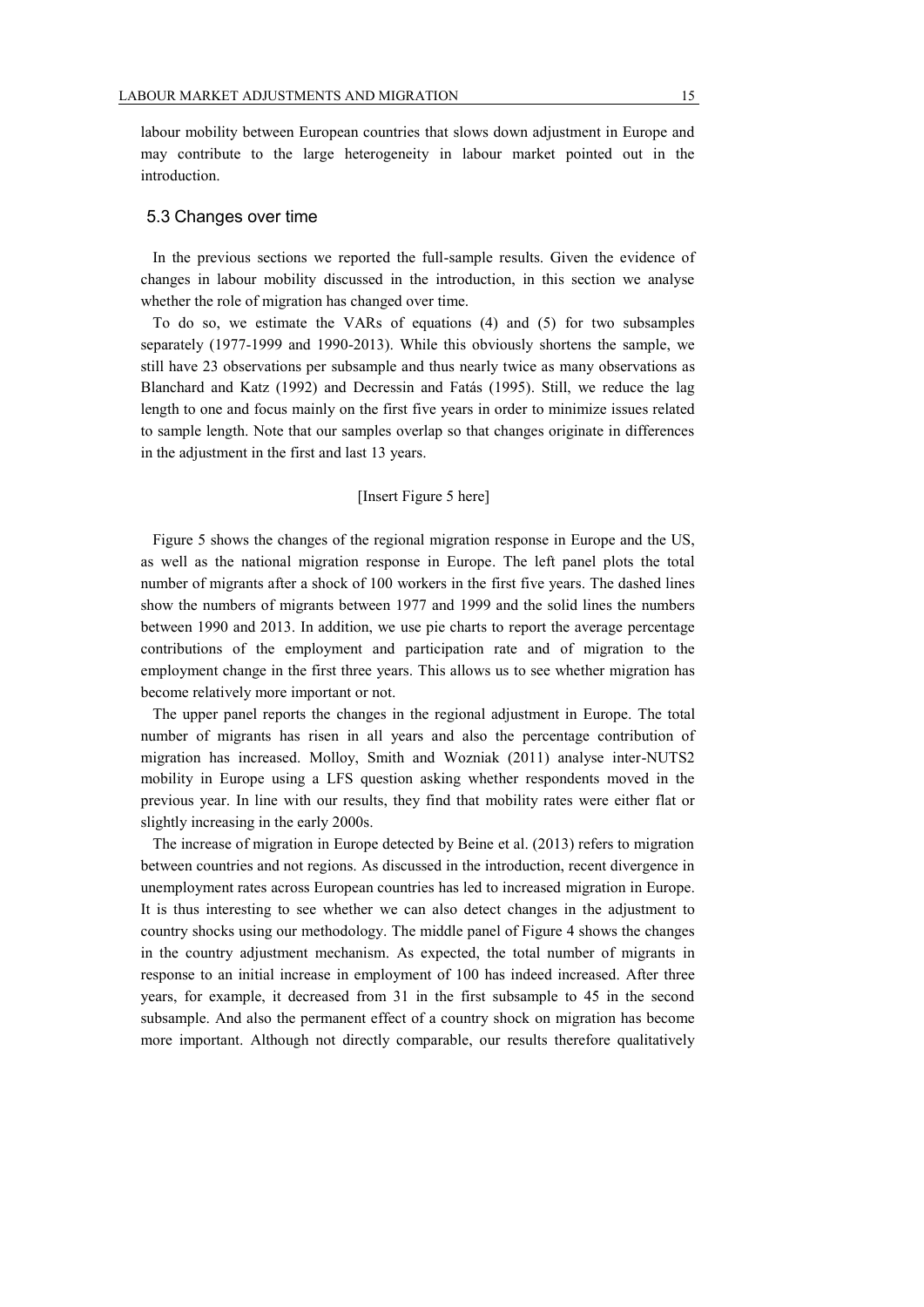confirm the findings of Beine et al. (2013). In sum, we find that in the most recent subsample country-specific changes in labour demand set in motion more cross-country movement in workers and that this migration contributes more relative to the employment and participation rate. At the same time, the role of migration between countries remains lower than its role between regions.

Finally, the lower panel shows changes in the role of migration in the US. The total number of migrants after a region-specific shock has notably decreased in all years. Three years after the shock the number of migrants has decreased from 56 to 44. As the pie charts show, the percentage contribution has declined as well and is compensated by a more flexible labour force. For the US our results are thus in line with Dao, Furceri and Ploungani (2014) and relate nicely to the literature on declining labour mobility in the US.

#### 6 Relation to Blanchard and Katz (1992)

In this section, we apply the original methodology of Blanchard and Katz (1992) who defined regional variables as simple differences from the continent-wide mean to our data. This is useful for two reasons. First, our results differ quite importantly from those of Blanchard and Katz (1992) and Decressin and Fatás (1995) who found a much slower adjustment process and a greater role for migration. In this section, we want to investigate whether these differences are mainly due to the change in methodology or also due to use of different data sets. Second, one might argue that the policy maker is interested in the regional adjustment to differences independent of the type of the shock. This may be captured somewhat better by analysing simple mean differences.

#### 6.1 The adjustment with simple differences

 $\overline{a}$ 

#### [Insert Figure 6 here]

Figure 6 plots the impulse response functions for Europe and the US using simple differences computed as specified in (1). While this specification results in stationary series in the US, in Europe we can reject a unit root neither in the employment rate nor in the participation rate so that that this filtering strategy is not appropriate for European regions.<sup>19</sup> As discussed before, our factor-based methodology of identifying regionspecific variables results in stationary series.

In Europe, the employment level exhibits a hump-shaped response and migration is initially lower than for region-specific shocks. The number of migrants in the first years drops from 39 to 25, but is nearly identical in the long run (47 versus 46). The

<sup>&</sup>lt;sup>19</sup> With Harris-Tzvalis test we reject a unit root in the US for all series at the 1% level. In Europe only the employment growth is stationary – we reject a unit root at the 1% level – but both for the employment and participation rate we cannot reject the unit root at any level.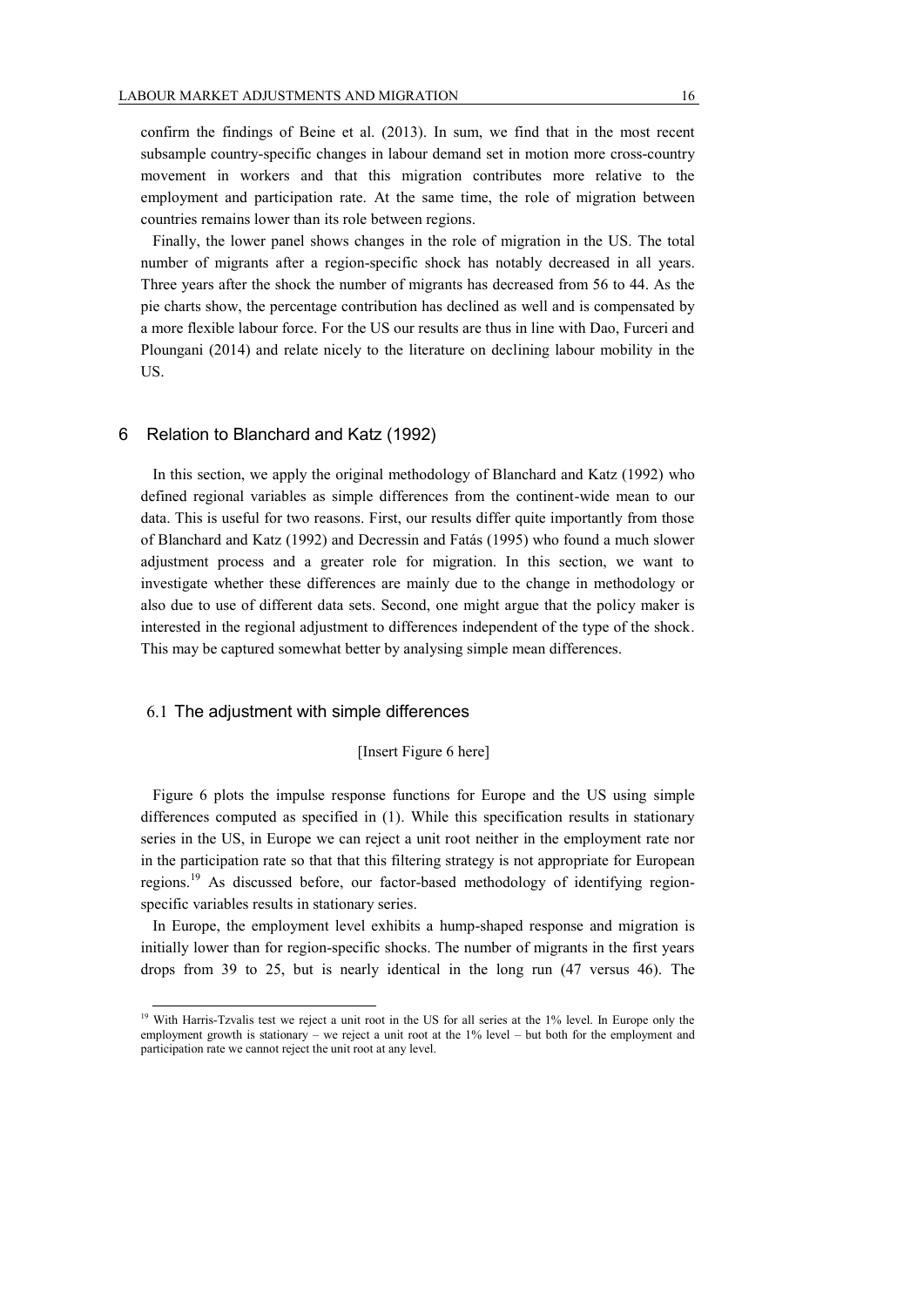participation rate is now much more persistent and is considerably above the pre-shock level even 20 years after the shock. The employment rate contributes stronger and is more persistent as well. $^{20}$ 

Overall, it looks like the original BK methodology mixes the adjustment to regionspecific shocks with the adjustment to country-specific shocks. This results in a more persistent adjustment process with a larger role for unemployment and a significantly smaller role for migration.

Accordingly, in the US the differences are smaller and the responses look generally similar to the ones after region-specific shocks. But again the process now takes longer to be completed and in particular the contribution of the participation rate is more persistent. Using simple differences, migration is a little lower initially, in the first year we see 37 instead of 43 migrants, and a little higher in the long run with 63 instead of 57 migrants. The general conclusions from Section 5.1 are thus confirmed.

Next, we repeat the estimation for the same subsamples as before with simple differences. Figure 7 reports again the number of migrants after a shock of 100 workers in the left panel and the average percentage contributions in the first three years in the right panel.

#### [Insert Figure 7 here]

From 1977-1999 to 1990-2013 the total number of migrants has again gone up in Europe, though only from the third year onwards. The average percentage contribution in the first three years is nearly the same but would increase if we added more years.

As before, the number of migrants has clearly decreased in the US and also the percentage contribution in the first three years has gone down. Our results from Section 5.3 are thus also confirmed.

#### 6.2 Local-Area Unemployment Statistics

 $\overline{a}$ 

While using simple differences brings the US impulse responses closer to the ones in Blanchard and Katz (1992), we still neither observe the strong hump-shaped response that characterises their responses nor the related permanent effect on migration of around 100%. In this section, we analyse whether the different data source may be the reason for this. We estimate the adjustment process (4) for the US using simple differences and the LAUS data set, which is establishment data closer to the data used by Blanchard and Katz (1992). Figure 8 shows the impulse responses to a positive one standard deviation shock.<sup>21</sup>

#### [Insert Figure 8 here]

<sup>&</sup>lt;sup>20</sup> We also estimated the regional adjustment with β-differences (see footnote 5) and find very similar results. <sup>21</sup> The Harris-Tzvalis test rejects a unit root at 1% for employment growth and the employment rate and at 5% for the participation rate.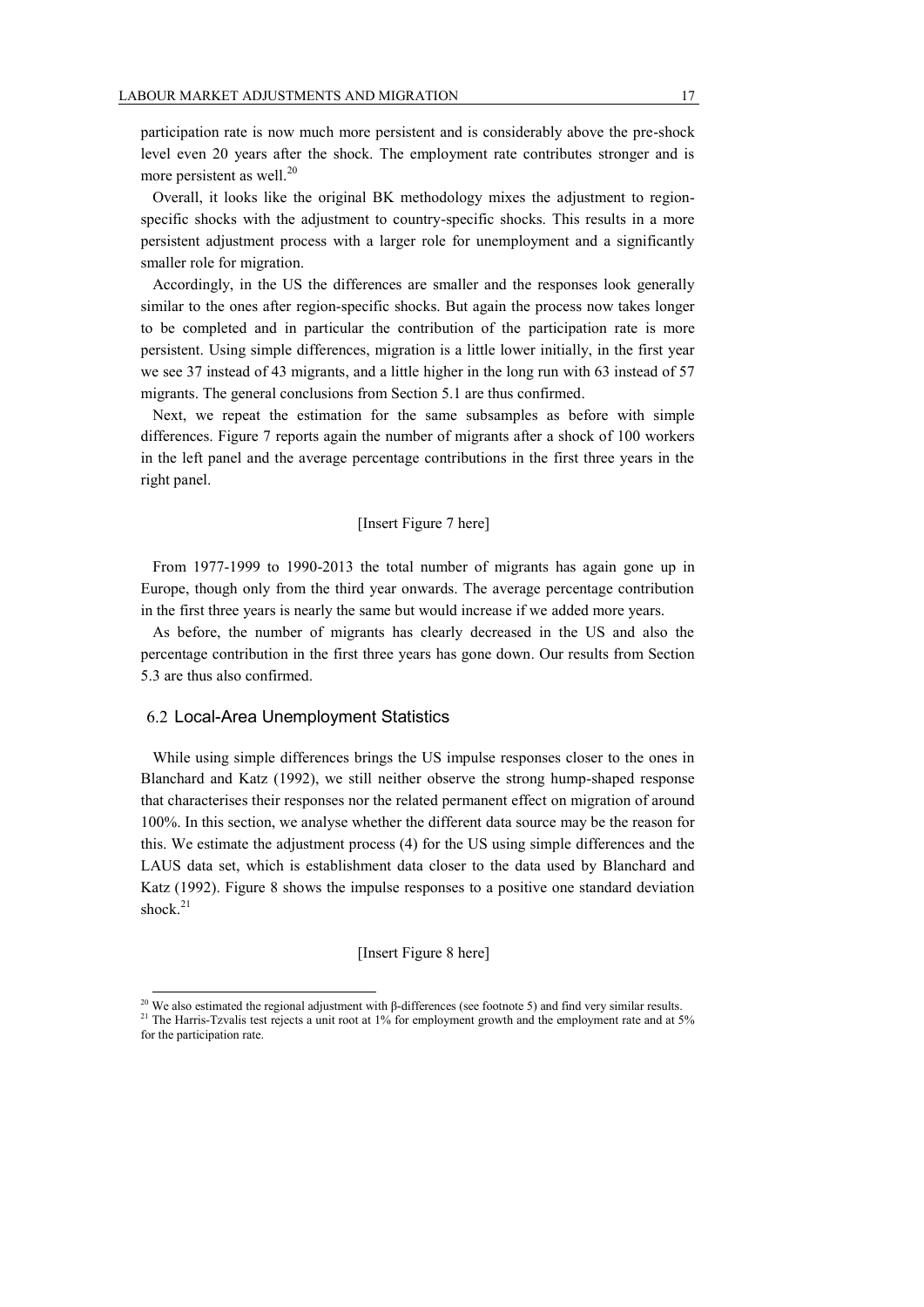In this case, the impulse responses look very similar to the responses reported in Blanchard and Katz (1992) and more recently in Dao, Furceri and Loungani (2014). Above all, the impulse response now is strongly hump-shaped and migration is more than twice as important in the long run and above 100%.

We can only speculate about the reasons for the large differences with our results and the larger contribution of migration in the long run. Since migration is identified as the residual of the VAR, i.e. migration is given by the change of the employment level that cannot be explained by changes in either the employment or the participation rate, the quality of the data series may be very important. Inconsistent data series may result in a larger contribution of the residual and hence of migration. Employment data from LAUS is based on establishment data and there are important differences between household and establishment series resulting from different definitions, coverages, and estimation procedures. For example, CPS employment includes self-employed persons, unpaid workers in family-operated businesses, and agricultural workers; establishment-based employment data from the Current Employment Statistics does not. Unpaid absences from work are differently accounted for and persons working in more than one establishment are counted more than once with establishment-based data. The latter inconsistency clearly matters: Blanchard and Katz (1992) overestimate migration because they rely on establishment-based employment data, but on CPS data for unemployment and persons out of labour force so that some of the unexplained employment changes may result from changes in dual job holding and not migration. With LAUS data the same might happen.

#### 7 CONCLUSION

#### 7.1 Summary

In this paper we revisit the role of labour mobility in regional labour market adjustments in Europe and the US. We study 41 European and 51 US regions over a period of 38 years. In line with Greenway-McGrevy and Hood (2013), we use a factor model to distinguish between the regional adjustment to region-specific idiosyncratic shocks and the country adjustment to country-specific shocks. We show that distinguishing between whether migration takes place between regions or between countries matters for the relative importance of both migration and unemployment.

In particular, we find that, once we control for country factors, the regional adjustment process in Europe is not that different from the one in the United States. In both areas, migration plays a relatively important role in the long run, but in European countries the adjustment process takes somewhat longer and is accompanied by larger changes in unemployment reflecting more rigid labour markets.

What makes a difference is the cross-country adjustment process in Europe. Due to remaining differences in language, cultural factors and institutional differences, the role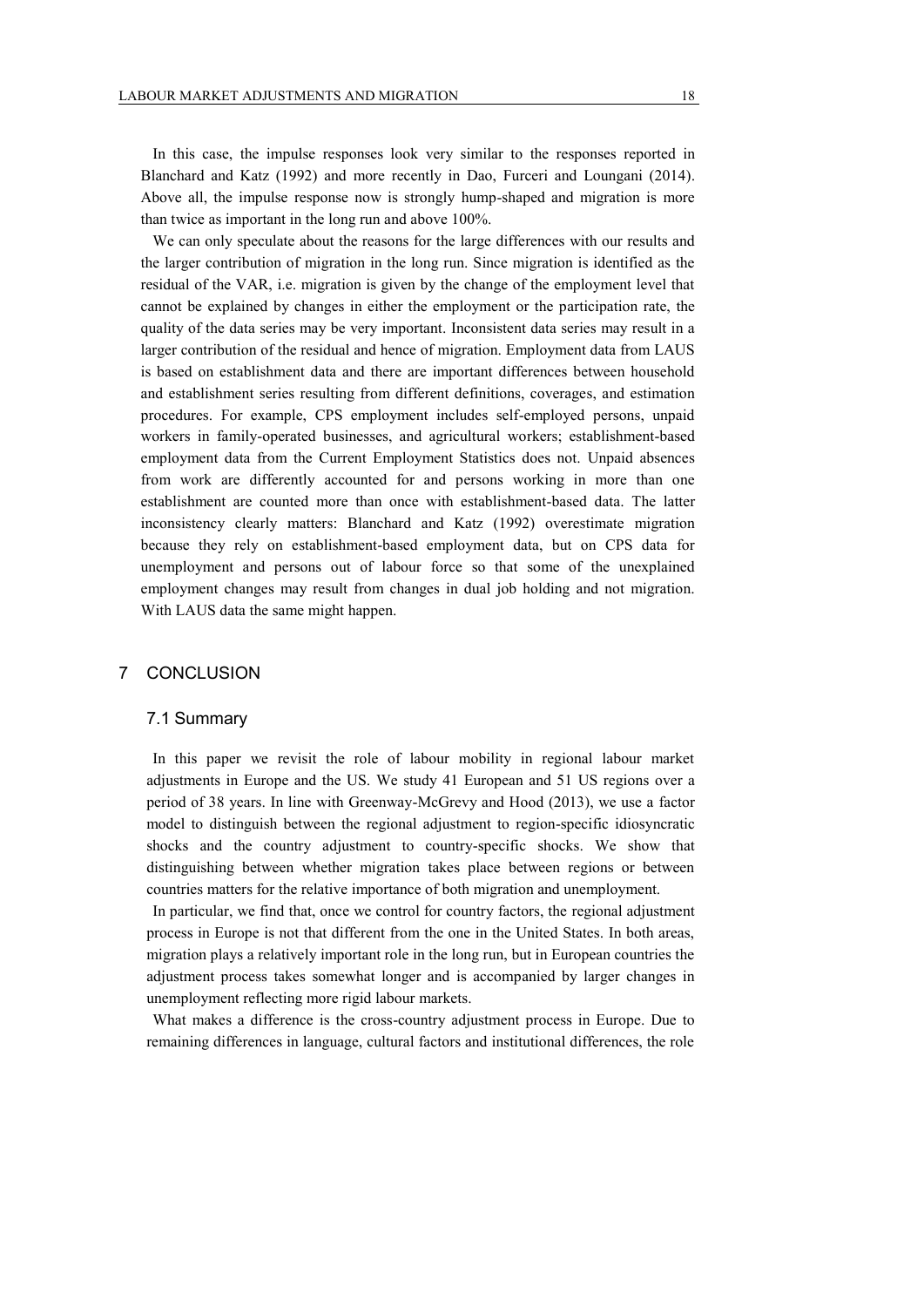of migration is much less important when a country is hit by a labour demand shock. At the same time, changes in the employment rate are more important reflecting different national labour market institutions. If one does not account for the country factors, the differences in regional adjustment between Europe and the US become much larger.

Using a much longer data set, we also find that the adjustment processes in Europe and the US have further converged over the past decades. This reflects both a fall in interstate migration in the US and a rise in the role of migration in Europe as European integration proceeds. The latter shows up most strikingly in an increased role of migration in the cross-country adjustment.

Finally, we show that part of the difference between Europe and the US in previous studies may in addition be due to the use of different data sources.

#### 7.2 Policy Implications

Our findings can inform the policy debate in at least two dimensions. First, most of the differences in the role of migration in the regional labour market adjustment process between the US and Europe are due to remaining barriers connected with country borders. It is therefore right for European policy makers to focus on how to facilitate labour mobility across countries in Europe. Our empirical investigation shows that measures taken in the past such as the Schengen agreement, initiatives to bring down cultural barriers through exchange programmes such as the Erasmus programme or efforts like the Bologna process to harmonize educational standards may already have contributed to a greater role for labour mobility in labour market adjustment. And there is scope for additional measures to further reduce the persistence of labour market adjustment to country-specific shocks and alleviate the associated social costs. A variety of measures can be considered including promoting more flexible housing markets, increasing the compatibility of school systems, improving language education, harmonizing pension systems and promoting the portability of pension and other social security rights, and changing the general attitude towards migrants. The recent initiatives of the European Commission and Council may hence help to foster adjustment to country-specific shocks.

However, our analysis also reveals that the differences with the United States, a monetary union with a quite homogenous culture and a well-functioning labour market, are not that large. Given that cultural and language barriers are likely to persist in Europe, it is therefore important to be realistic about what increased labour mobility can achieve. The differences in the importance of migration in Europe and the US are smaller than has previously been argued, so that labour mobility might not hamper the functioning of the Euro Area as strongly as some argue.

To become more specific is difficult given the positive nature of our analysis. This would require a more structural and normative approach. In this context, one should also recall that there are also costs to migration, in particular when it involves highskilled migration that may tend to exacerbate rather than alleviate regional disparities.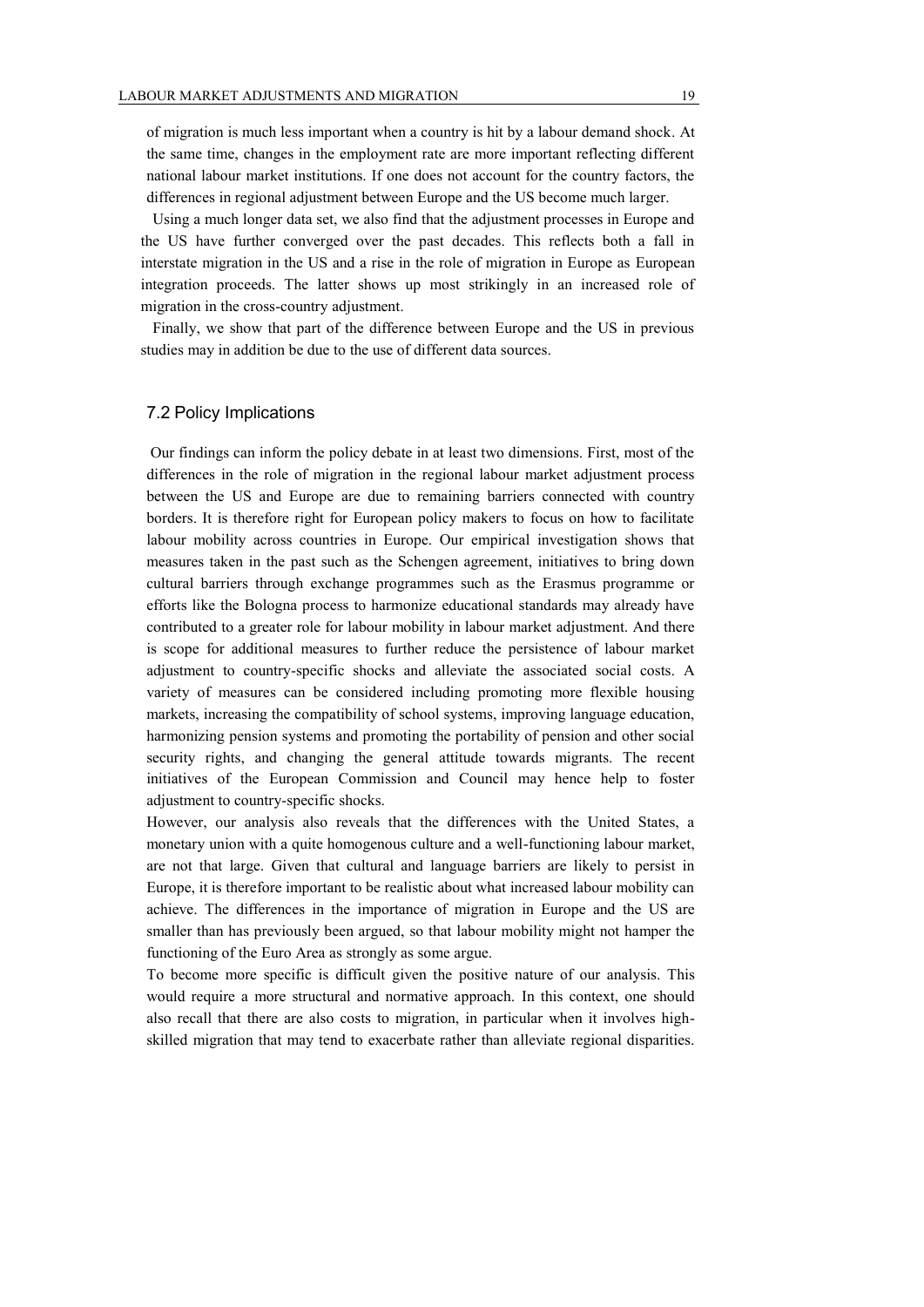Moreover, large-scale migration in Europe could be socially disruptive (Emerson et al., 1992; Obstfeld and Peri, 1998). Moreover, from a normative perspective it is not clear whether adjustment through workers or jobs is preferable. An acceleration of the labour market adjustment through job creation may in any case often be desirable. It may be achieved by more flexible wages – also increasing workers' mobility – and, equally important, a higher wage elasticity of jobs. In this context, it is also worth mentioning the role of regional policies and a banking union in Europe. Regional policies may be used to encourage job-creation in depressed regions, for example by offering tax deductions to firms moving in. In addition, the implementation of a banking union in Europe will foster adjustment through job creation. Morgan et al. (2004) show that increased interstate banking in the US stabilised fluctuations within states and reduced divergence between them.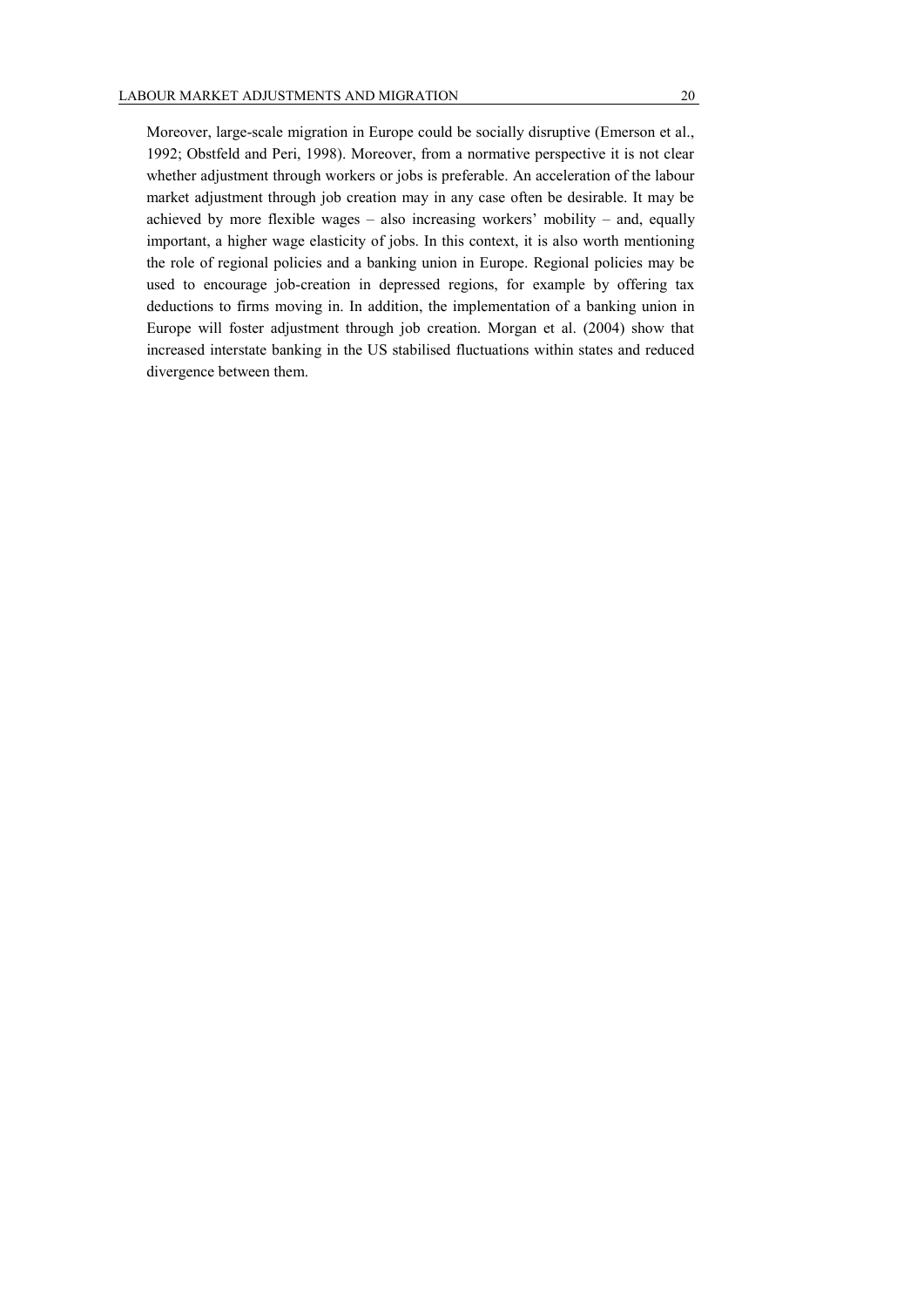## **I. Figures**

Employment Growth



Unemployment Rate



Participation Rate



**Figure 1. Means of original variables**

*Note:* We plot the means of all European and the means of all US regions over time.

*Source:* Labour Force Surveys with modification by authors for Europe and CPS for the US.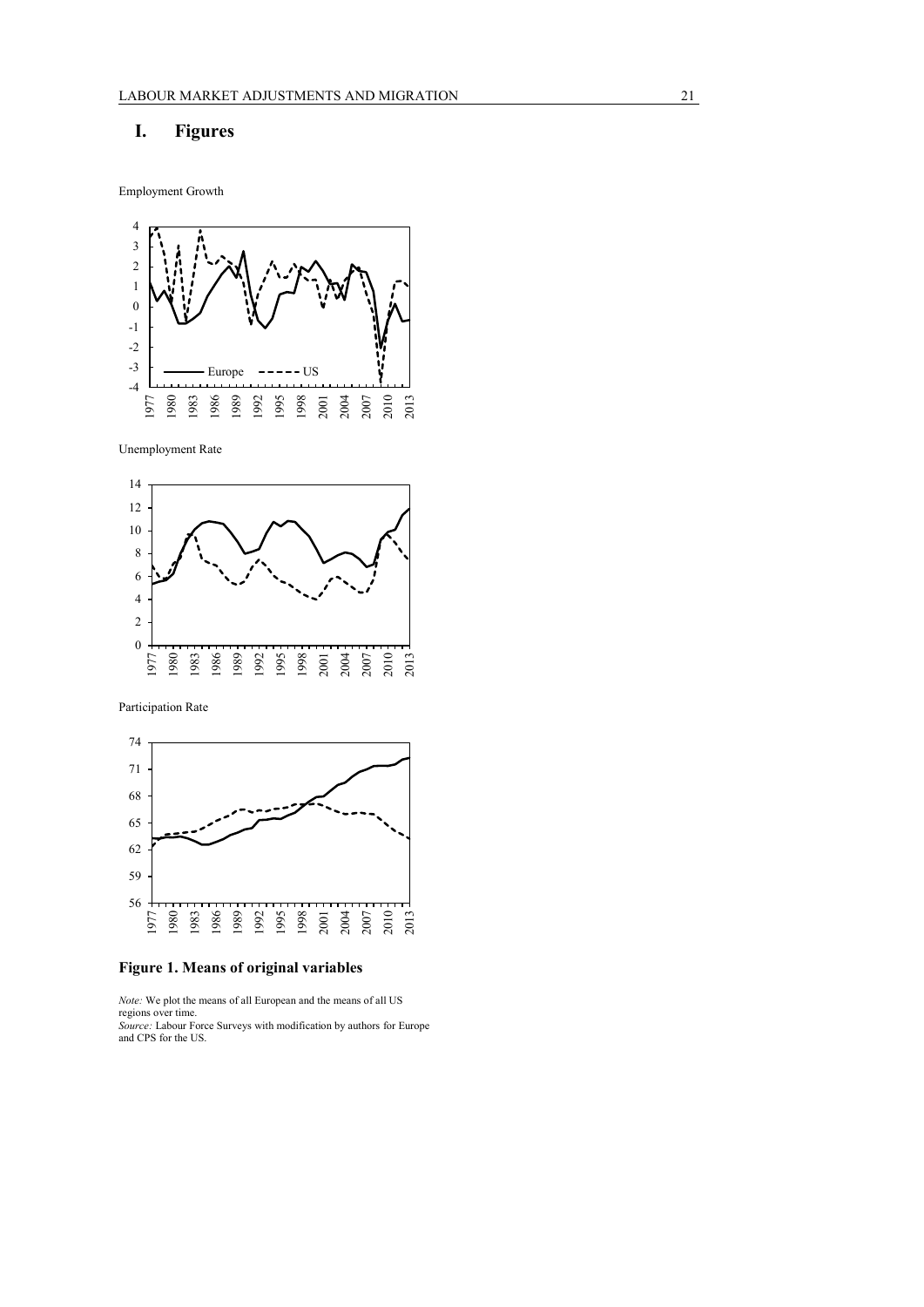

# **regional unemployment rates**

*Note:* Standard deviations of unemployment rates shown in the middle panel of Figure 1. *Source:* Authors' calculations.



|                    |     |    |    | Europe |    |    | US              |    |    |    |    |    |
|--------------------|-----|----|----|--------|----|----|-----------------|----|----|----|----|----|
| Years              |     |    |    |        |    | 10 |                 |    |    |    |    | 10 |
| Employment         | 100 | 83 | 73 | 64     | 59 | 50 | $\parallel$ 100 | 92 | 72 | 62 | 59 |    |
| Employment rate    |     |    |    |        |    |    |                 |    |    |    |    |    |
| Participation rate | 41  |    |    |        |    | 2  | 44              | 30 | 12 |    |    |    |
| Migration          | 39  | 47 | 42 | 43     | 44 | 47 | 43              | 54 | 56 |    |    |    |

#### **Figure 3. Adjustment to region-specific shocks**

*Note:* We plot the impulse responses to a one standard deviation shock to labour demand. The y-axis shows the effect of the shock in percentage deviations from steady-state and the x-axis shows years. We allow for two lags and estimate the model with leastsquares. The grey area shows confidence bands of 95% bootstrapped with 250 replications. The table normalizes the size of the employment change to 100 and decomposes the employment response into contributions of the employment rate, the participation rate and migration, which is the unexplained part of the employment change. *Source:* Authors' calculations.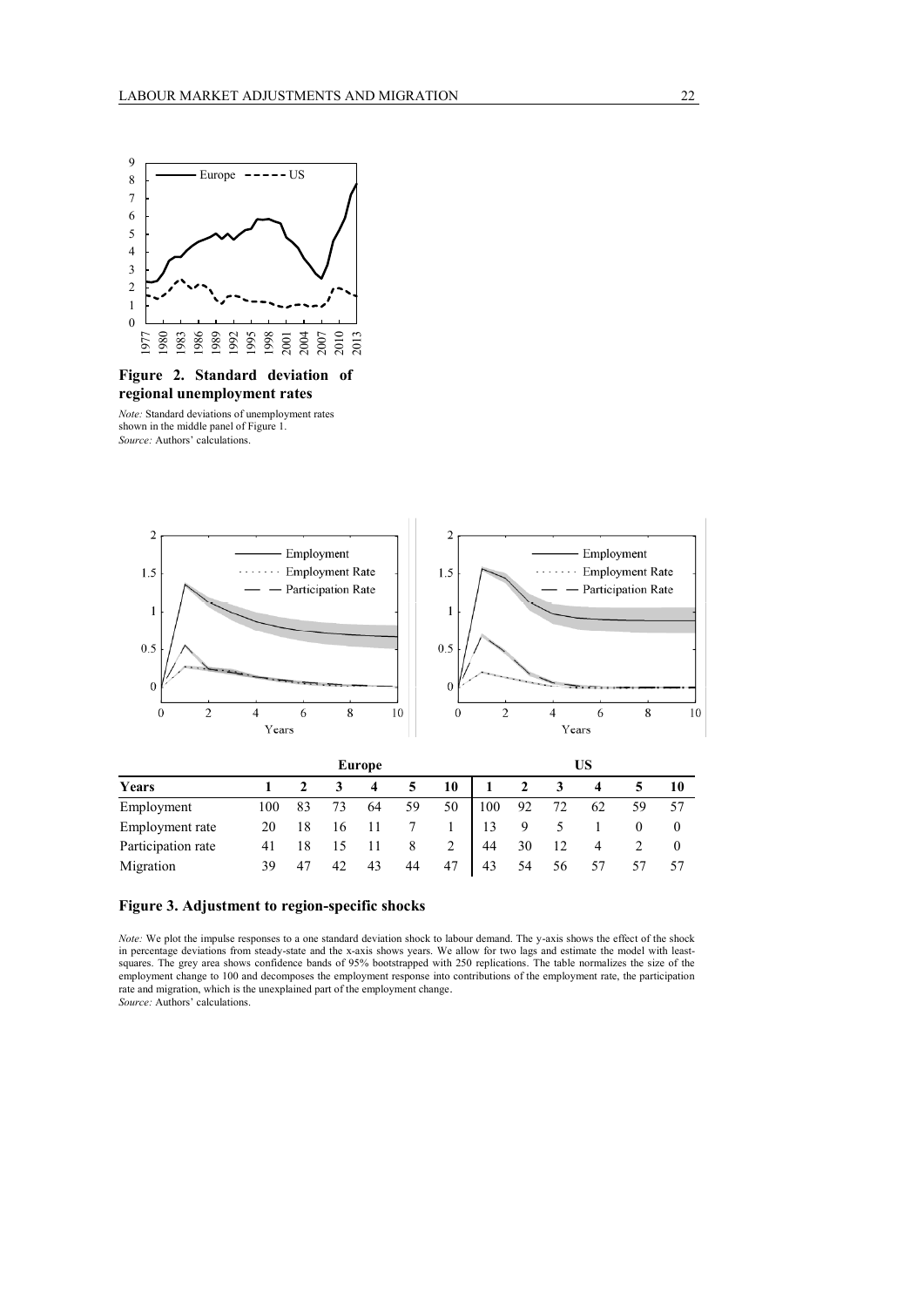

**Figure 4. National adjustment to country-specific shock**

*Note:* As Figure 3 but here we use the country factors and the small countries and allow for only one lag. *Source:* Authors' calculations.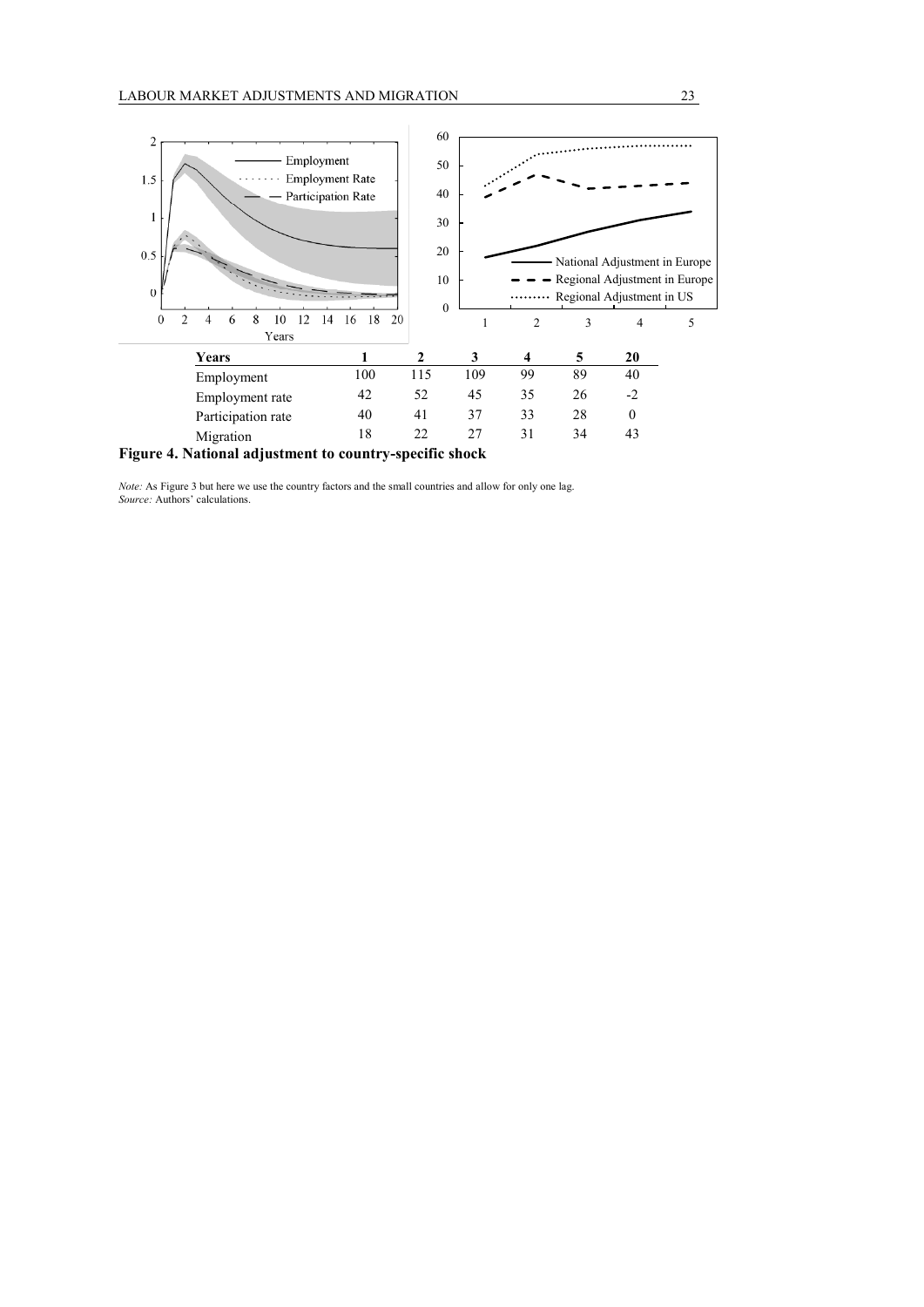Regional Adjustment in Europe



#### **Figure 5. Changes of migration**

2 3 4 5

*Note:* The left panel plots the number of migrants after a positive shock of 100 new jobs in the first five years. The right panel shows the average percentage contributions of the employment rate, the participation rate and migration to the employment change in the first three years. Note that these three variables together explain the total employment change. *Source:* Authors' calculations.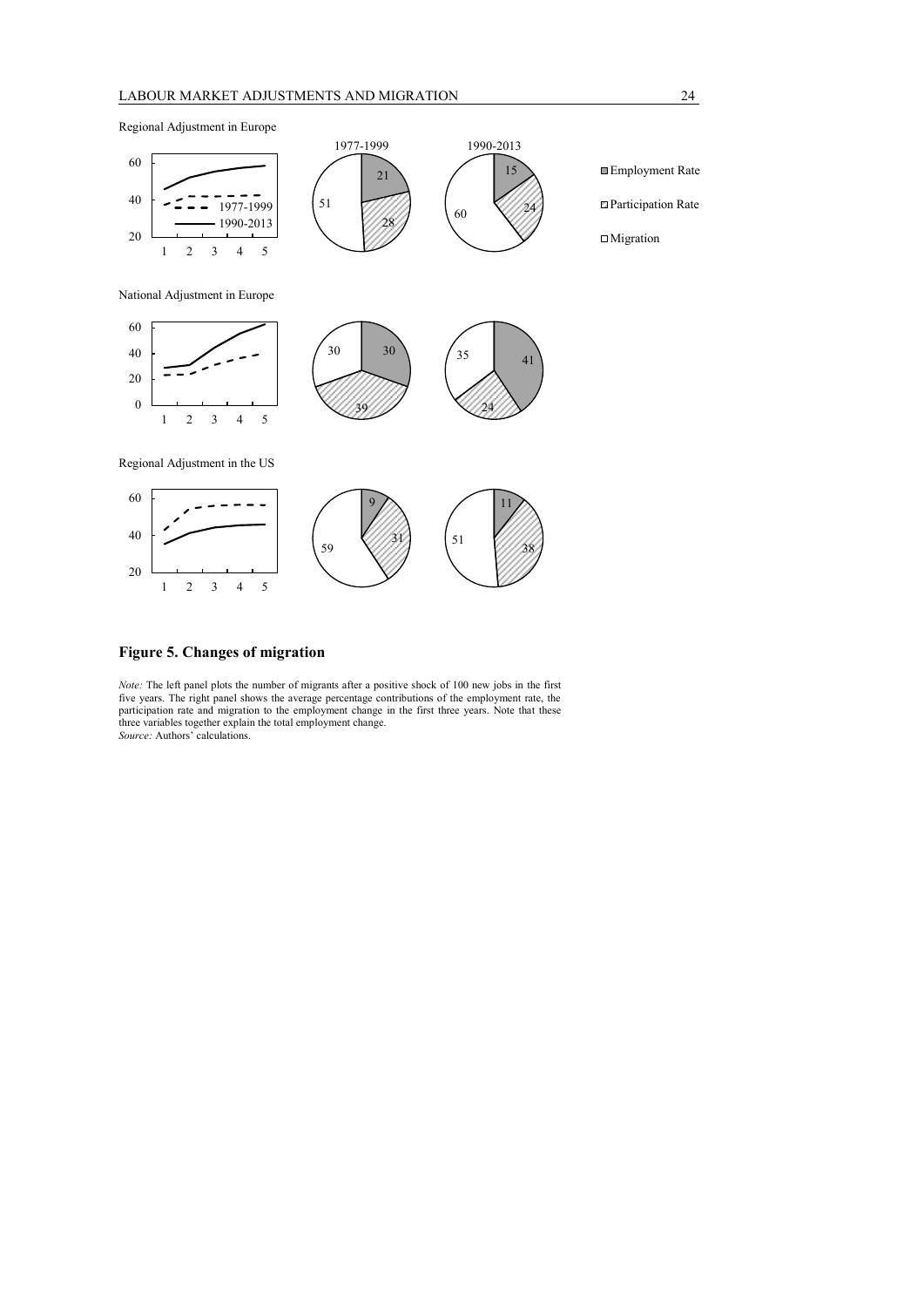

|                    |     |     |    | <b>Europe</b> |     |    | US  |     |    |    |    |    |
|--------------------|-----|-----|----|---------------|-----|----|-----|-----|----|----|----|----|
| Years              |     |     |    |               |     | 20 |     |     |    |    |    | 20 |
| Employment         | 100 | 120 |    | 124           | 116 | 56 | 100 | 108 | 99 | 93 | 88 | 63 |
| Employment rate    | 34  | 47  | 50 | 46            | 39  | -5 | 16  |     |    |    |    |    |
| Participation rate |     | 38  | 41 | 39            | 36  | 15 | 47  | 45  | 32 |    | 22 |    |
| Migration          |     | 35  | 36 | 39            | 41  | 46 | 37  | 48  | 56 | 59 | 61 | 63 |

**Figure 6. Regional adjustment with simple differences** 

*Note:* As Figure 3 but here we estimate the VAR in simple differences as in Blanchard and Katz (1992). *Source:* Authors' calculations.

Europe with simple differences



## **Figure 7. Changes of migration with simple differences**

*Note:* As Figure 5. *Source:* Authors' calculations.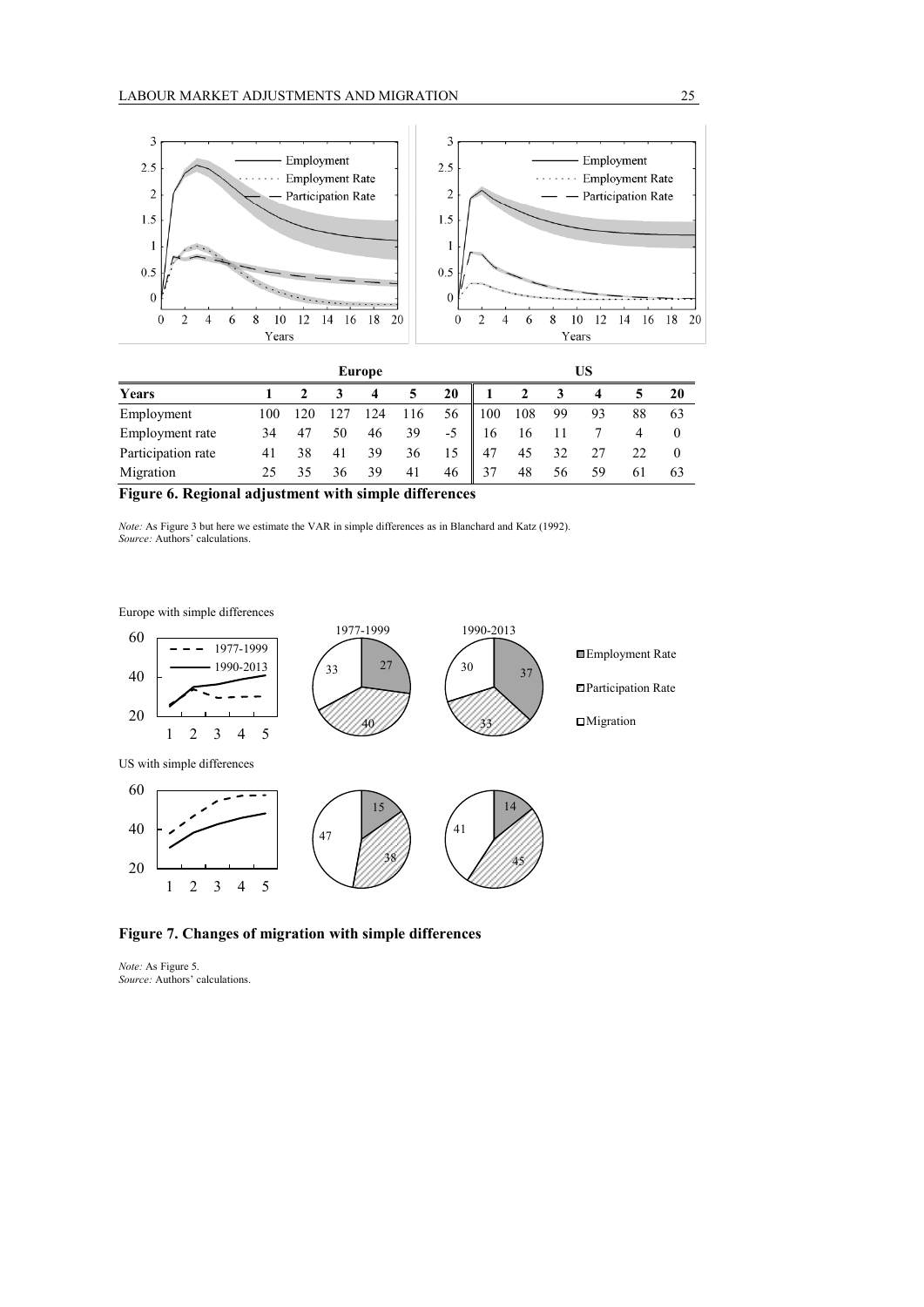

## **Figure 8. US regional adjustment with simple differences and LAUS data**

*Note:* As Figure 3 but with simple differences and LAUS data. *Source:* Authors' calculations.

## **II. Tables**

#### **Table 1. Variance Decomposition**

|                          | EU | Country | Region |
|--------------------------|----|---------|--------|
| <b>Employment Growth</b> | 28 | 29      | 43     |
| <b>Employment Rate</b>   | 41 | 36      | 23     |
| Participation Rate       | 69 | 16      | 16     |
|                          |    |         |        |
|                          | US | Area    | State  |
| <b>Employment Growth</b> | 41 | 15      | 44     |
| <b>Employment Rate</b>   | 71 | 17      | 12     |
| Participation Rate       | 60 | 19      | 21     |

*Note:* The squared loading of a variable on a factor measures the explained variance by that factor. We report the explained variance for each variable in Europe and the US by aggregating over the area and country factors.

*Source:* Authors' calculations.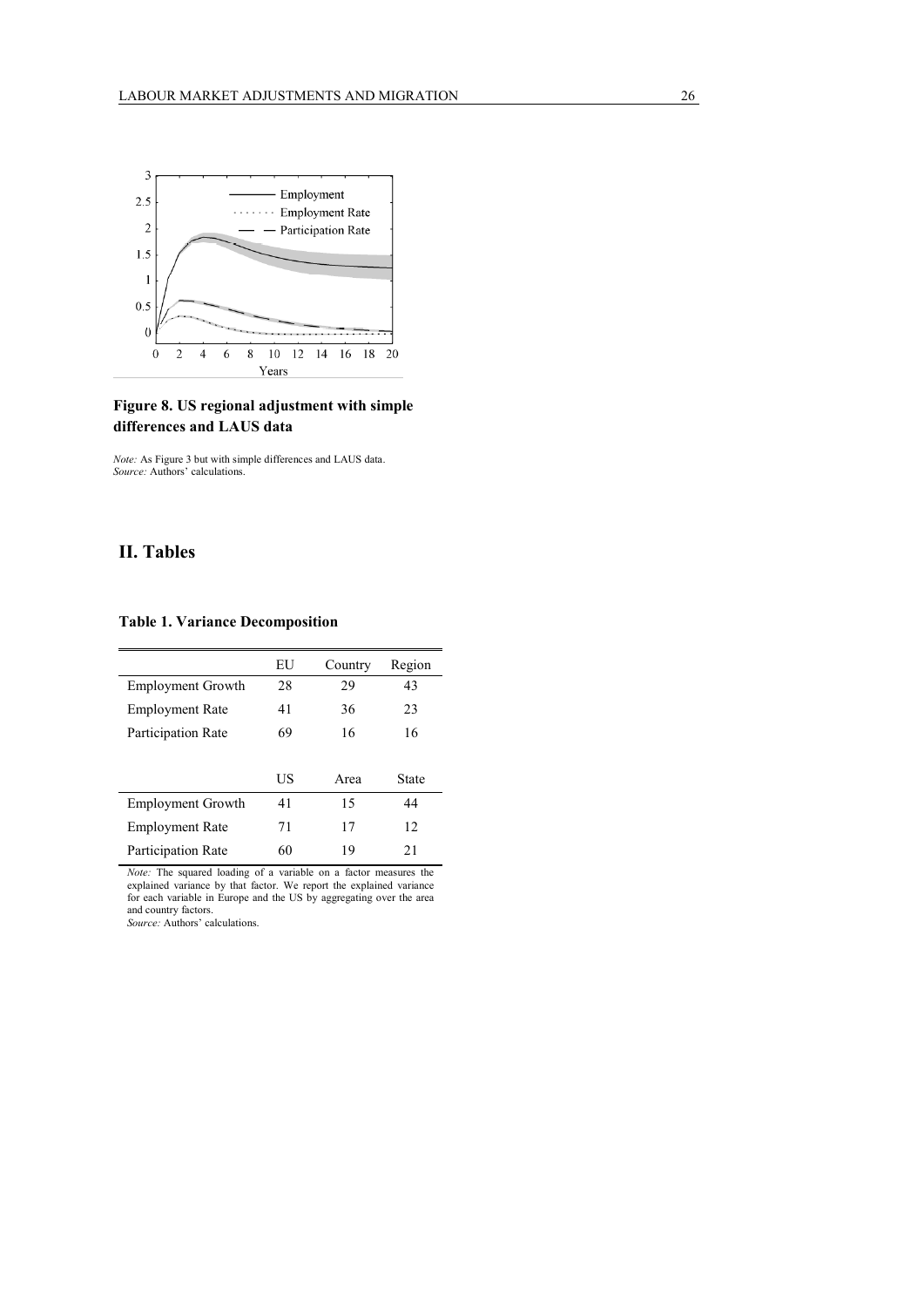# **Appendix**

| <b>A</b> Regions                                                                                                            |                                                                                                                                             |                                                                                                                                                                                                                    |                                                                                                                                              |                                                                                                                            |
|-----------------------------------------------------------------------------------------------------------------------------|---------------------------------------------------------------------------------------------------------------------------------------------|--------------------------------------------------------------------------------------------------------------------------------------------------------------------------------------------------------------------|----------------------------------------------------------------------------------------------------------------------------------------------|----------------------------------------------------------------------------------------------------------------------------|
| Germany                                                                                                                     | France                                                                                                                                      | Italy                                                                                                                                                                                                              | <b>Spain</b>                                                                                                                                 | <b>United Kingdom</b>                                                                                                      |
| Baden-Württemb.<br>Bayern<br>Hessen<br>Nieders & Bremen<br>Nord.-Westfalen<br>R.-Pfalz & Saarl.<br>S.Holst. & Hamb.         | <b>Bassin Parisien</b><br>Centre-Est<br>Est<br>Ile de France<br>Mediterrane<br>Nord-Pas-de-Cal.<br><b>Ouest</b><br>Sud-Ouest                | Abruzzi-Molise<br>Campania<br>Centro<br>Emilia-Romagna<br>Lazio<br>Lombardia<br>Nord-Est<br>Nord-Ovest<br>Sardegna<br>Sicilia<br>Sud                                                                               | Canarias<br>Centro<br>Este<br>Madrid<br>Noreste<br>Noroeste<br>Sur                                                                           | East Midlands<br>East of England<br>Northern Ireland<br>Scotland<br>South-West<br>Wales<br>West Midlands<br>York and Humb. |
| <b>US Northeast</b>                                                                                                         | <b>US Midwest</b>                                                                                                                           | <b>US South</b>                                                                                                                                                                                                    | <b>US West</b>                                                                                                                               |                                                                                                                            |
| Connecticut<br>Maine<br>Massachusetts<br>New Hampshire<br>New Jersey<br>New York<br>Pennsylvania<br>Rhode Island<br>Vermont | Illinois<br>Indiana<br>Iowa<br>Kansas<br>Michigan<br>Minnesota<br>Missouri<br>Nebraska<br>North Dakota<br>Ohio<br>South Dakota<br>Wisconsin | Alabama<br>Arkansas<br>DC<br>Delaware<br>Florida<br>Georgia<br>Kentucky<br>Louisiana<br>Maryland<br>Mississippi<br>North Carolina<br>Oklahoma<br>South Carolina<br>Tennessee<br>Texas<br>Virginia<br>West Virginia | Alaska<br>Arizona<br>California<br>Colorado<br>Hawaii<br>Idaho<br>Montana<br>Nevada<br>New Mexico<br>Oregon<br>Utah<br>Washington<br>Wyoming |                                                                                                                            |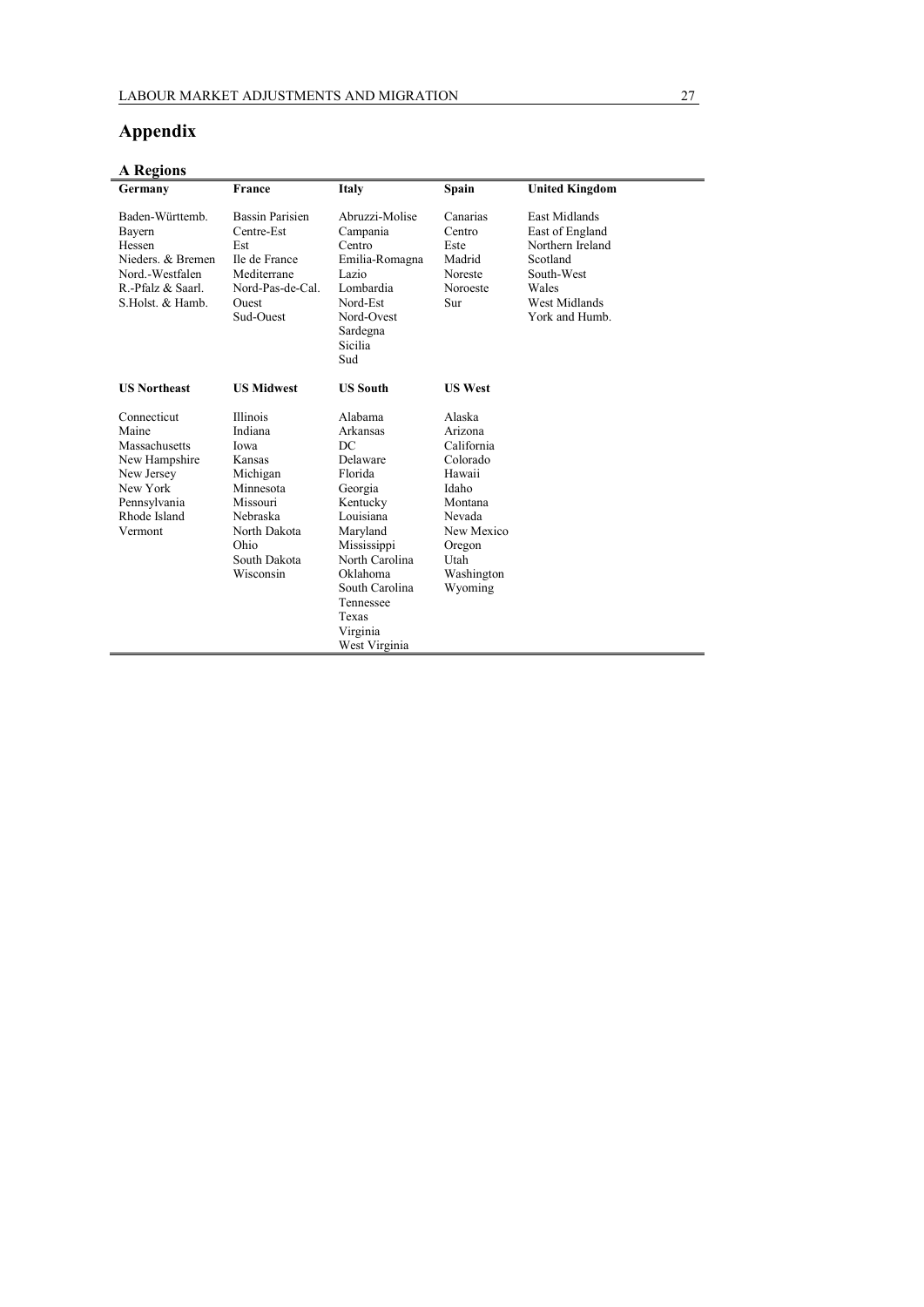## **References**

- Alessi L., Barigozzi M., and Capasso, M. (2010). Improved penalization for determining the number of factors in approximate factor models. *Statistics & Probability Letters*, 80(23), 1806-1813.
- Ahlfeldt, G. M., Redding, S. J., Sturm, D. M., and Wolf, N. (2012). The economics of density: evidence from the Berlin Wall. CEP Discussion Paper, 1154.
- Arellano, M., and Bond, S. (1991). Some tests of specification for panel data: Monte Carlo evidence and an application to employment equations. *The Review of Economic Studies,* 58(2), 277-297.
- Arellano, M., and Bover, O. (1995). Another look at the instrumental variable estimation of error-components models. *Journal of Econometrics*, 68(1), 29-51.
- Autor, D. H., Dorn, D., and Hanson, G. H. Forthcoming. The China syndrome: Local labor market effects of import competition in the United States. *American Economic Review.*
- Bai, J. and Ng, S. (2002). Determining the number of factors in approximate factor models. *Econometrica*, 70(1):191-221.
- Bai, J. (2003). Inferential theory for factor models of large dimensions. *Econometrica*, 71(1), 135-171.
- Bai, J., and Ng, S. (2004). A PANIC attack on unit roots and cointegration. *Econometrica*, 72(4), 1127-1177.
- Bai, J. (2009). Panel data models with interactive fixed effects. *Econometrica*, 77(4), 1229- 1279.
- Bai, J., and Ng, S. (2006). Confidence Intervals for Diffusion Index Forecasts and Inference for Factor Augmented Regressions. *Econometrica*, 74(4), 1133-1150.
- Behrens, K., Mion, G., Murata, Y., and Südekum, J. (2013). Spatial frictions (No. 7175). Discussion Paper Series, Forschungsinstitut zur Zukunft der Arbeit.
- Beine, M., Bourgeon, P., and Bricongne, J. C. (2013). Aggregate Fluctuations and International Migration (No. 4379). CESifo Working Paper.
- Bernanke, B. S., and Boivin, J. (2003). Monetary policy in a data-rich environment. *Journal of Monetary Economics*, 50(3), 525-546.
- Bernanke, B. S., Boivin, J., and Eliasz, P. (2005). Measuring the effects of monetary policy: a factor-augmented vector autoregressive (FAVAR) approach. *The Quarterly Journal of Economics*, 120(1), 387-422.
- Blanchard, O. J., and Katz, L. F. (1992). Regional evolutions. *Brookings Papers on Economic Activity*, 1992(1):1–75.
- Boivin, J., and Giannoni, M. P. (2006). Has monetary policy become more effective?. *The Review of Economics and Statistics,* 88(3), 445-462.
- Bornhorst, F. and Commander, S. (2006). Regional unemployment and its persistence in transition countries. *Economics of Transition*, 14(2):269–288.
- Caballero, R. J., and Hammour, M. L. (2005). The cost of recessions revisited: A reverseliquidationist view. The Review of Economic Studies, 72(2), 313-341.
- Dao, M., Furceri, D., and Loungani P. (2014). Regional Labor Market Adjustments in the United States and Europe (No. 14/27). IMF Working Paper.
- Dauth, W., Findeisen, S., and Suedekum, J. (2013). The rise of the East and the Far East: German labor markets and trade integration (No. 127). DICE Discussion Paper.
- Davis, S. J., Faberman, J., and Haltiwanger, J. C. (2011). Labor Market Flows in the Cross Section and Over Time (No. w17294). National Bureau of Economic Research.
- Decressin, J. and Fatás, A. (1995). Regional labour market dynamics in Europe. *European Economic Review*, 39(9):1627–1655.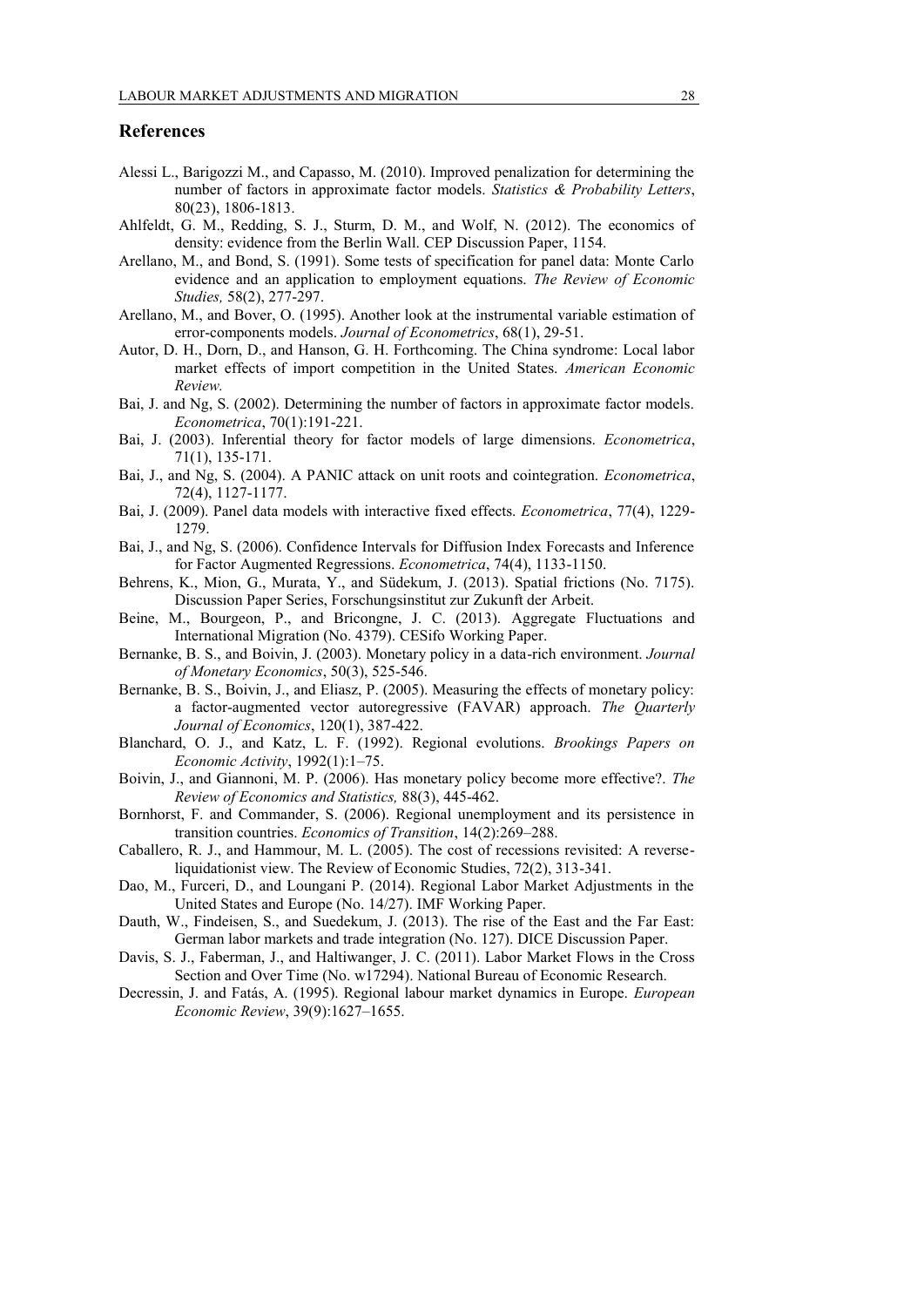- Doz, C., Giannone, D., and Reichlin, L. (2012). A Quasi–Maximum Likelihood Approach for Large, Approximate Dynamic Factor Models. *Review of Economics and Statistics*, 94(4): 1014-1024.
- Emerson, M. (Ed.). (1992). One Market One Money: An Evaluation of the Potential Benefits and Costs of Forming an Economic and Monetary Union. Oxford University Press.
- Estrada, Á., Galí, J., and López-Salido, D. (2013). Patterns of convergence and divergence in the Euro Area. *IMF Economic Review*, 61(4), 601-630.
- Fallick, B., and Fleischman, C. (2001). The importance of employer-to-employer flows in the US labor market. Federal Reserve Board.
- Fidrmuc, J. (2004). Migration and regional adjustment to asymmetric shocks in transition economies. *Journal of Comparative Economics*, 32(2):230–247.
- Forni, M., and Reichlin, L. (1998). Let's get real: a factor analytical approach to disaggregated business cycle dynamics. *The Review of Economic Studies*,65(3), 453-473.
- Forni, M., and Reichlin, L. (2001). Federal policies and local economies: Europe and the US. *European Economic Review*, 45(1): 109-134.
- Forni, M., Giannone, D., Lippi, M., & Reichlin, L. (2009). Opening the black box: Structural factor models with large cross sections. *Econometric Theory*, 25(05): 1319-1347.
- Forni, M., Hallin, M., Lippi, M., and Reichlin, L. (2000). The generalized dynamic-factor model: Identification and estimation. *Review of Economics and Statistics*, 82(4), 540-554.
- Fredriksson, P. (1999). The dynamics of regional labour markets and active labour market policy: Swedish evidence. *Oxford Economic Papers*, 51(4):623–648.
- Frey, W. (2009). The great American migration slowdown. Brookings Institution, Washington, DC.
- Gács, V. and Huber, P. (2005). Quantity adjustments in the regional labour markets of EU candidate countries. *Papers in Regional Science*, 84(4):553–574.
- Giannone, D., and Lenza, M. (2009). The feldstein-horioka fact (No. w15519). National Bureau of Economic Research.
- Greenaway-McGrevy, R. and Hood K. (2013). How mobile is labor in the United States?. Manuscript
- Greenwood, M. J. (1997). Internal migration in developed countries. *Handbook of Population and Family Economics*, 1, 647-720.
- Hamilton, J. D., and Owyang, M. T. (2012). The propagation of regional recessions. *Review of Economics and Statistics*, 94(4), 935-947.
- Harris, R. D., and Tzavalis, E. (1999). Inference for unit roots in dynamic panels where the time dimension is fixed. *Journal of Econometrics*, 91(2), 201-226.
- Houseman, S. N., and Abraham, K. G. (1993). Labor adjustment under different institutional structures: A case study of Germany and the United States (No. w4548). National Bureau of Economic Research.
- Jimeno, J. F. and Bentolila, S. (1998). Regional unemployment persistence (Spain, 1976– 1994). *Labour Economics*, 5(1):25–51.
- Kaplan, G. and Schulhofer-Wohl, S. (2012). Interstate migration has fallen less than you think: Consequences of hot deck imputation in the Current Population Survey. *Demography*, 49(3), 1061-1074.
- Kose, M. A., Otrok, C., and Whiteman, C. H. (2003). International business cycles: World, region, and country-specific factors. *American Economic Review*, 1216-1239.
- Levin, A., Lin, C. F., and James Chu, C. S. (2002). Unit root tests in panel data: asymptotic and finite-sample properties. *Journal of Econometrics*, 108(1), 1-24.